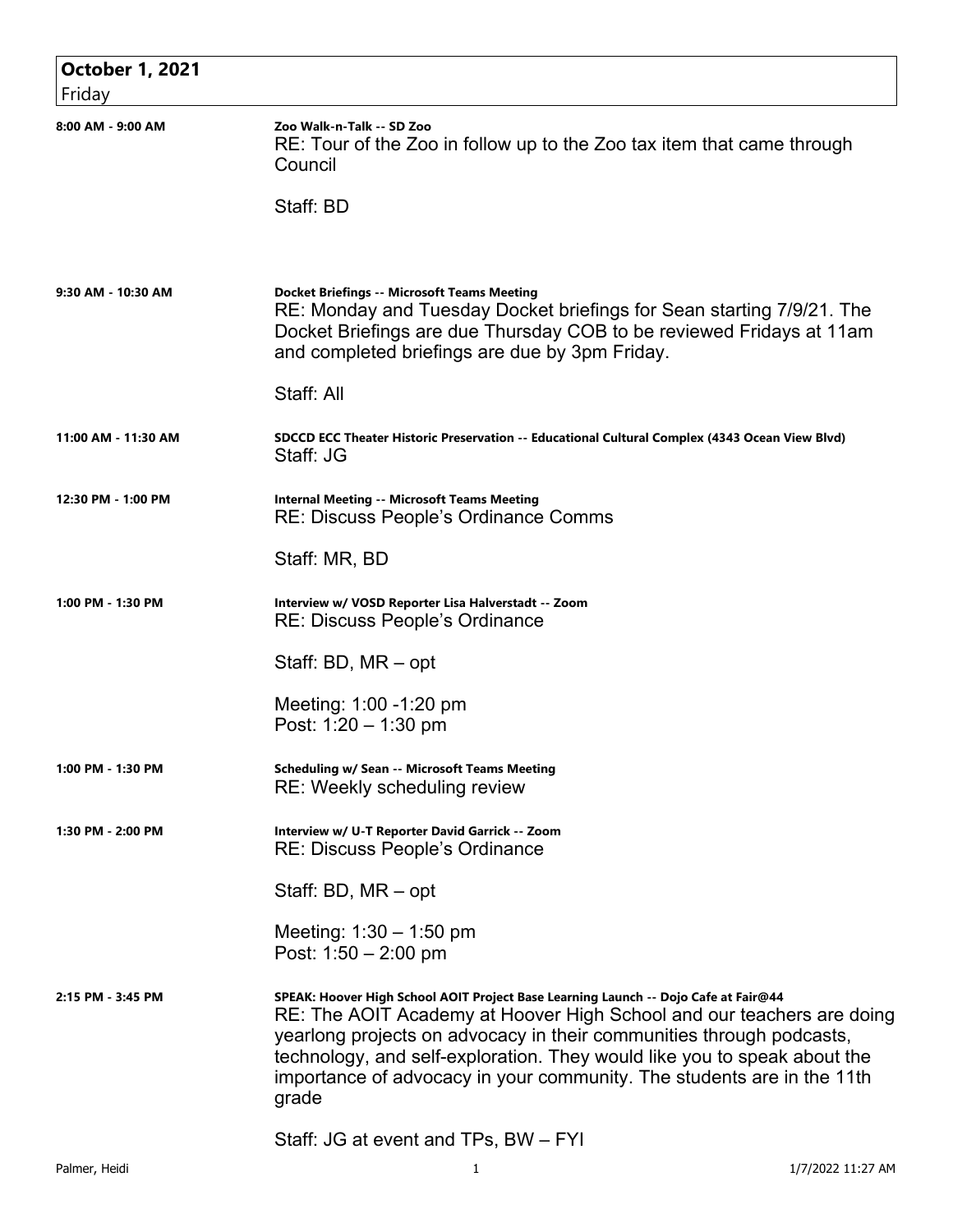POC: Ellen Towers

| <b>October 2, 2021</b><br>Saturday |                                                                                                                                                                                                                                                                                                                                                                                                                                                                                                                                                                                                                                                                                                                                                                                                                                                                                                                                                                                                                                                                                                                                                                           |
|------------------------------------|---------------------------------------------------------------------------------------------------------------------------------------------------------------------------------------------------------------------------------------------------------------------------------------------------------------------------------------------------------------------------------------------------------------------------------------------------------------------------------------------------------------------------------------------------------------------------------------------------------------------------------------------------------------------------------------------------------------------------------------------------------------------------------------------------------------------------------------------------------------------------------------------------------------------------------------------------------------------------------------------------------------------------------------------------------------------------------------------------------------------------------------------------------------------------|
| 9:30 AM - 11:00 AM                 | SD March for Reproductive Rights -- Waterfront Park, 1600 Pacific Highway, San Diego, CA 92101                                                                                                                                                                                                                                                                                                                                                                                                                                                                                                                                                                                                                                                                                                                                                                                                                                                                                                                                                                                                                                                                            |
| 12:00 PM - 1:00 PM                 | SPEAK: Mural Unveiling by Youth Environmental Justice Advocate (YEJA) -- The Aja Office, 4089<br>Fairmount Ave, San Diego, CA 92105<br>RE: Say a few words about the importance of their work and this mural<br>"City Heights Youth for Change in partnership with the Global ARC and<br>The Aja Project with the support of the California Arts Council presents a<br>project about Leadership Academy for East African education and training<br>on the importance of climate justice in low-income communities. The youth<br>will present the training about the knowledge of climate change and the<br>messaging of taking care of the planet, as they said "since no one else<br>will". The youth will have a dialogue with the community about the<br>importance of care about our world with the message of "time is running<br>out". Our youth will be giving a presentation about their process of creating<br>the community mural and the messaging behind it. They will also have a<br>brief Q&A session afterward, then drive by the mural site so people can<br>see it (no other program portion at the mural site: 3820 Euclid Ave San<br>Diego CA 92105)." |
|                                    | Staff: JG, BW – FYI (Sean will write his own TPs for this)                                                                                                                                                                                                                                                                                                                                                                                                                                                                                                                                                                                                                                                                                                                                                                                                                                                                                                                                                                                                                                                                                                                |
| 6:00 PM - 9:00 PM                  | MANA de San Diego Brindis Gala -- The Rooftop at Jamul Casino, 14145 Campo Rd, Jamul, CA 91935<br>RE: The 23rd MANA de San Diego Brindis Gala which brings together our<br>community to "toast" the continued rise and success of Latinas and<br>showcase MANA de San Diego's programs and accomplishments. Proof of<br>COVID vaccination or negative test w/in 72 hours is required.                                                                                                                                                                                                                                                                                                                                                                                                                                                                                                                                                                                                                                                                                                                                                                                     |
|                                    | POC: Fernanda Canchola                                                                                                                                                                                                                                                                                                                                                                                                                                                                                                                                                                                                                                                                                                                                                                                                                                                                                                                                                                                                                                                                                                                                                    |
| <b>October 3, 2021</b><br>Sunday   |                                                                                                                                                                                                                                                                                                                                                                                                                                                                                                                                                                                                                                                                                                                                                                                                                                                                                                                                                                                                                                                                                                                                                                           |
| 10:00 AM - 10:30 AM                | Drop By: Fire-Rescue Fire Safety Event (10-1) -- Station 10 is located at 4605 62nd Street in College Area<br>Staff: None at event, JN/MR/MO - FYI                                                                                                                                                                                                                                                                                                                                                                                                                                                                                                                                                                                                                                                                                                                                                                                                                                                                                                                                                                                                                        |
| <b>October 4, 2021</b><br>Monday   |                                                                                                                                                                                                                                                                                                                                                                                                                                                                                                                                                                                                                                                                                                                                                                                                                                                                                                                                                                                                                                                                                                                                                                           |
| 9:25 AM - 9:55 AM                  | Interview w/ 10 News -- Zoom<br>RE: Discuss the People's Ordinance                                                                                                                                                                                                                                                                                                                                                                                                                                                                                                                                                                                                                                                                                                                                                                                                                                                                                                                                                                                                                                                                                                        |
|                                    | Staff: MR                                                                                                                                                                                                                                                                                                                                                                                                                                                                                                                                                                                                                                                                                                                                                                                                                                                                                                                                                                                                                                                                                                                                                                 |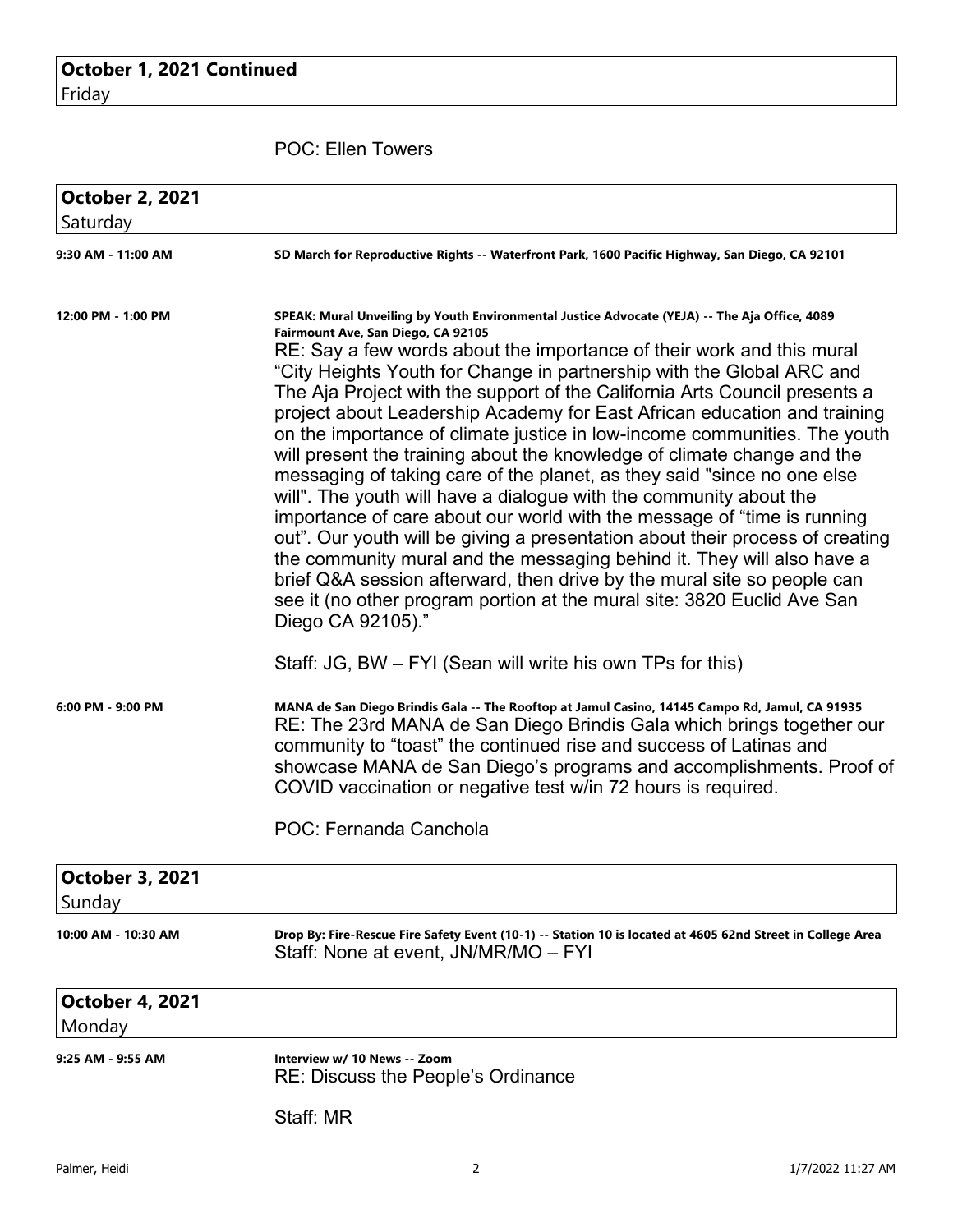| October 4, 2021 Continued |                                                                                                                                                                                            |  |
|---------------------------|--------------------------------------------------------------------------------------------------------------------------------------------------------------------------------------------|--|
| Monday                    |                                                                                                                                                                                            |  |
| 10:00 AM - 11:00 AM       | <b>Managers check in -- Microsoft Teams Meeting</b>                                                                                                                                        |  |
| 10:00 AM - 10:50 AM       | <b>Monarch Development -- Zoom</b><br>RE: Discuss the Sports Arena Development                                                                                                             |  |
|                           | Staff: BW, MR (opt)                                                                                                                                                                        |  |
|                           | Meeting: $10:00 - 10:30$ am<br>Post: 10:30 - 10:50 am                                                                                                                                      |  |
| 10:55 AM - 11:15 AM       | Interview w/ KPBS Reporter Andrew Bowen -- Teams/Zoom<br>RE: People's Ordinance                                                                                                            |  |
|                           | Staff: MR                                                                                                                                                                                  |  |
|                           | Pre: $10:55 - 11:00$ am<br>Meeting: 11:00 - 11:10 am<br>Post: 11:10 - 11:15 am                                                                                                             |  |
| 11:20 AM - 12:20 PM       | People's Ordinance Meeting -- Microsoft Teams Meeting<br>RE: Discuss a revote of The People's Ordinance                                                                                    |  |
|                           | Staff: BD                                                                                                                                                                                  |  |
|                           | Attendees:<br>Kim Knox<br>Anthony<br><b>Myles Pomeroy</b><br><b>Ruth Sacven</b><br><b>Beryl Flom</b>                                                                                       |  |
|                           | Pre: 11:20 - 11:30 am<br>Meeting: $11:30 - 12:00$ pm<br>Post: 12:00 - 12:20 pm                                                                                                             |  |
| 12:30 PM - 1:00 PM        | People's Ordinance/Enviro check-in -- Microsoft Teams Meeting                                                                                                                              |  |
| 1:00 PM - 1:30 PM         | Weekly Staff Meeting/Docket Briefing -- Zoom<br>RE: Review briefings for Council meeting and discuss pressing items for<br>the week. We will also report out on community issues/meetings. |  |
|                           | Staff: All                                                                                                                                                                                 |  |
| 2:00 PM - 5:30 PM         | Council -- Zoom                                                                                                                                                                            |  |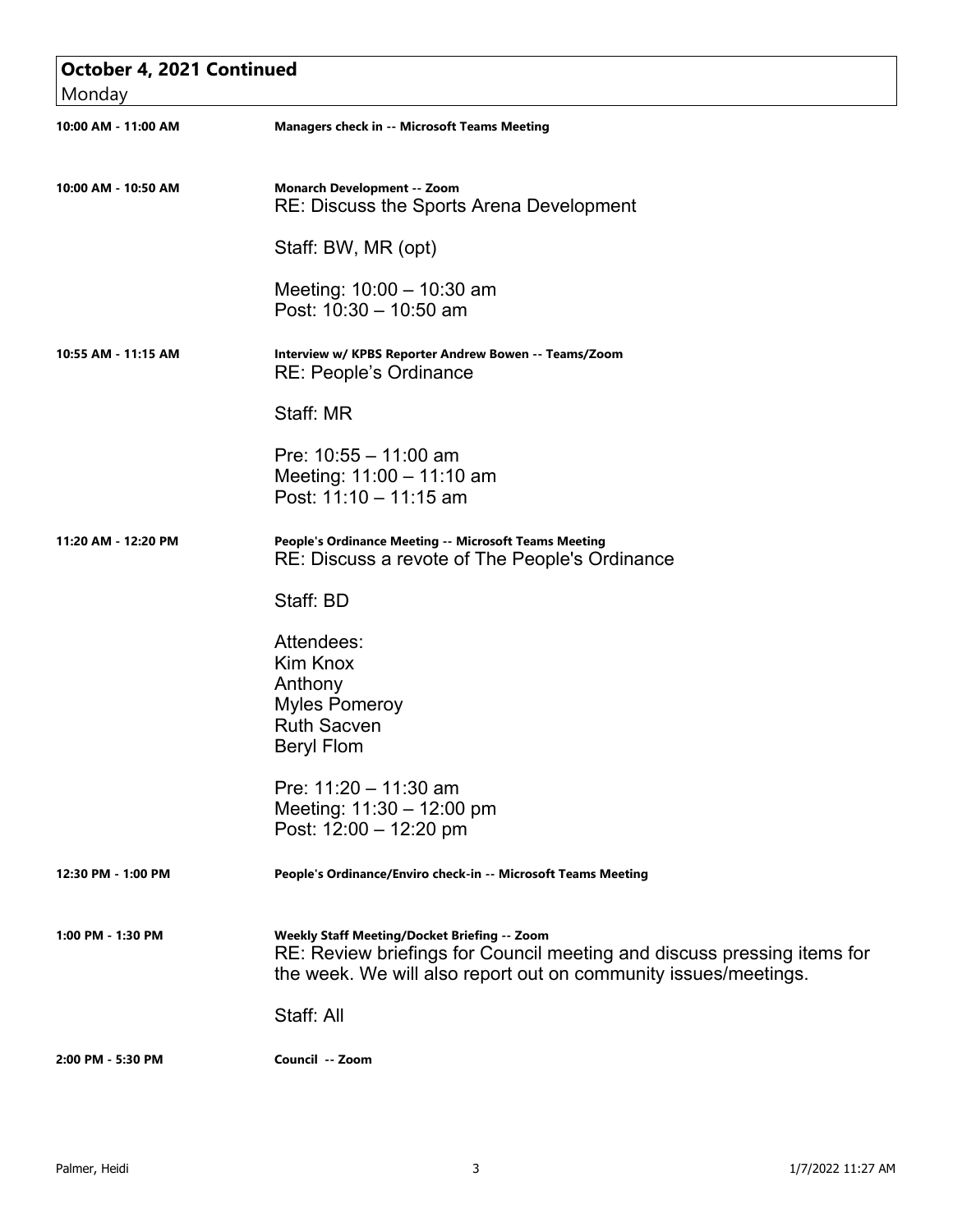| <b>October 5, 2021</b>              |                                                                                                                                                                                                                                                                                                                                                                                                                                                                                                                                                         |
|-------------------------------------|---------------------------------------------------------------------------------------------------------------------------------------------------------------------------------------------------------------------------------------------------------------------------------------------------------------------------------------------------------------------------------------------------------------------------------------------------------------------------------------------------------------------------------------------------------|
| Tuesday                             |                                                                                                                                                                                                                                                                                                                                                                                                                                                                                                                                                         |
| 8:00 AM - 8:30 AM                   | Record Video for Think Dignity Event -- Finest City Entertainment, 2031 Commercial Street Suite C, San<br><b>Diego 92113</b><br>RE: Think Dignity - 15th Anniversary Virtual Event                                                                                                                                                                                                                                                                                                                                                                      |
|                                     | Staff: BW, MR/MO - FYI                                                                                                                                                                                                                                                                                                                                                                                                                                                                                                                                  |
|                                     | <b>POC: Mitchelle Woodson</b>                                                                                                                                                                                                                                                                                                                                                                                                                                                                                                                           |
| 8:55 AM - 9:25 AM                   | Interview w/ KUSI -- Teams/Zoom<br>RE: People's Ordinance                                                                                                                                                                                                                                                                                                                                                                                                                                                                                               |
|                                     | Staff: MR                                                                                                                                                                                                                                                                                                                                                                                                                                                                                                                                               |
|                                     | Pre: $8:55 - 9:00$ am<br>Meeting: $9:00 - 9:20$ am<br>Post: 9:20 - 9:25 am                                                                                                                                                                                                                                                                                                                                                                                                                                                                              |
| 10:00 AM - 11:00 AM                 | Council -- Zoom                                                                                                                                                                                                                                                                                                                                                                                                                                                                                                                                         |
| 11:00 AM - 12:00 PM                 | <b>CLOSED SESSION -- Microsoft Teams Meeting</b>                                                                                                                                                                                                                                                                                                                                                                                                                                                                                                        |
| 2:00 PM - 6:00 PM                   | Council -- Zoom                                                                                                                                                                                                                                                                                                                                                                                                                                                                                                                                         |
| 6:30 PM - 7:30 PM                   | <b>City Heights Town Council October Meeting -- Zoom</b>                                                                                                                                                                                                                                                                                                                                                                                                                                                                                                |
| <b>October 6, 2021</b><br>Wednesday |                                                                                                                                                                                                                                                                                                                                                                                                                                                                                                                                                         |
| 8:00 AM - 10:00 AM                  | Southcrest Park Site Visit -- Southcrest park                                                                                                                                                                                                                                                                                                                                                                                                                                                                                                           |
| 10:30 AM - 1:30 PM                  | D9 Day of Service: Meals on Wheels -- College Avenue Baptist Church (4747 College Avenue, San<br>Diego, CA 92115, United States)<br>RE: D9 day of service where we will be delivering meals to D9 clients of<br>Meals on Wheels. There are 5 routes so we will need to pair off (one<br>person can drive and the other deliver the meals). MOWSDC Staff and<br>CEO Brent Wakefield will greet the team. We will provide you with MOW<br>volunteer t-shirts, not mandatory to wear. If you can send me t-shirt sizes<br>of staff, they are unisex sizes. |
| 2:00 PM - 2:30 PM                   | <b>MTS Executive Docket Brief -- Microsoft Teams Meeting</b>                                                                                                                                                                                                                                                                                                                                                                                                                                                                                            |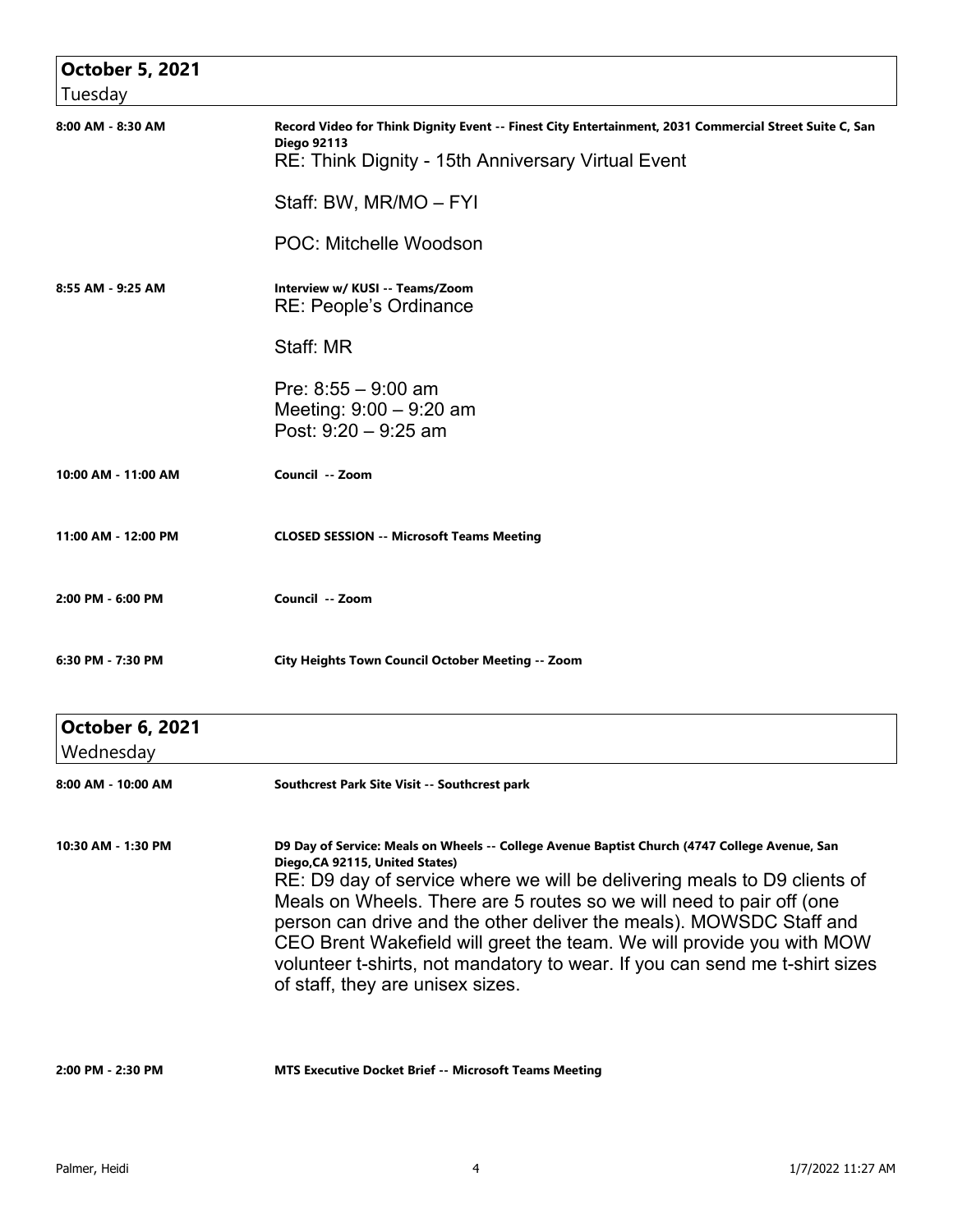| October 6, 2021 Continued<br>Wednesday |                                                                                                                                                                                                                                                                                                                                                                                                                                                                                                                                                     |
|----------------------------------------|-----------------------------------------------------------------------------------------------------------------------------------------------------------------------------------------------------------------------------------------------------------------------------------------------------------------------------------------------------------------------------------------------------------------------------------------------------------------------------------------------------------------------------------------------------|
| 2:45 PM - 4:00 PM                      | <b>SPEAK: SD Women's Foundation Event -- Zoom</b><br>RE: Feature Councilmember Sean Elo-Rivera at the kickoff event for our<br>grants education series this year – the focus of the series and our grants<br>cycle this year is food insecurity. The idea is to bring in someone who can<br>speak broadly about hunger and food-related needs in the county<br>(statistics, demographic info, existing programs and efforts to combat the<br>issue etc.). This will be a conversational format and open to both their<br>membership and the public. |
|                                        | Staff: MO, BD - TPs/BW - FYI                                                                                                                                                                                                                                                                                                                                                                                                                                                                                                                        |
|                                        | Log on $2:45$<br>Program: 3-4                                                                                                                                                                                                                                                                                                                                                                                                                                                                                                                       |
| 4:00 PM - 4:40 PM                      | Interview w/ KUSI Reporter Matt Prichard -- Kensington Park, 4121 Adams Avenue, 92116<br>RE: People's Ordinance                                                                                                                                                                                                                                                                                                                                                                                                                                     |
|                                        | Staff: BW, MR/BD - FYI                                                                                                                                                                                                                                                                                                                                                                                                                                                                                                                              |
| <b>October 7, 2021</b><br>Thursday     |                                                                                                                                                                                                                                                                                                                                                                                                                                                                                                                                                     |
| 7:50 AM - 8:30 AM                      | SPEAK: SD Regional Chamber of Commerce Sustainability and Industry Committee -- Zoom<br>RE: Speak regarding People's Ordinance. The group is made consists of<br>Chamber members with interests in energy/water/sustainability policy<br>Areas                                                                                                                                                                                                                                                                                                      |
|                                        | Staff: BD TPs and at event, BW – FYI                                                                                                                                                                                                                                                                                                                                                                                                                                                                                                                |
| 9:00 AM - 11:00 AM                     | <b>MTS Executive Committee Meeting -- MTS Board Room</b>                                                                                                                                                                                                                                                                                                                                                                                                                                                                                            |
| 12:00 PM - 1:00 PM                     | CD9 LU&H Briefing - Real Estate & Airport Management Items (Oct Meeting) -- Microsoft Teams Meeting                                                                                                                                                                                                                                                                                                                                                                                                                                                 |
| 1:00 PM - 4:00 PM                      | <b>ENVIRO -- Zoom</b>                                                                                                                                                                                                                                                                                                                                                                                                                                                                                                                               |
| <b>October 8, 2021</b><br>Friday       |                                                                                                                                                                                                                                                                                                                                                                                                                                                                                                                                                     |
| 8:30 AM - 9:30 AM                      | Meeting with Jean Hoeger -- Daily Grind Cafe, 6695 El Cajon Blvd, San Diego, CA 92115<br><b>RE: College Area Issues</b>                                                                                                                                                                                                                                                                                                                                                                                                                             |
|                                        | Staff: JN/MR                                                                                                                                                                                                                                                                                                                                                                                                                                                                                                                                        |
| 10:00 AM - 11:00 AM                    | District 9 and Kim Desmond -- Microsoft Teams Meeting                                                                                                                                                                                                                                                                                                                                                                                                                                                                                               |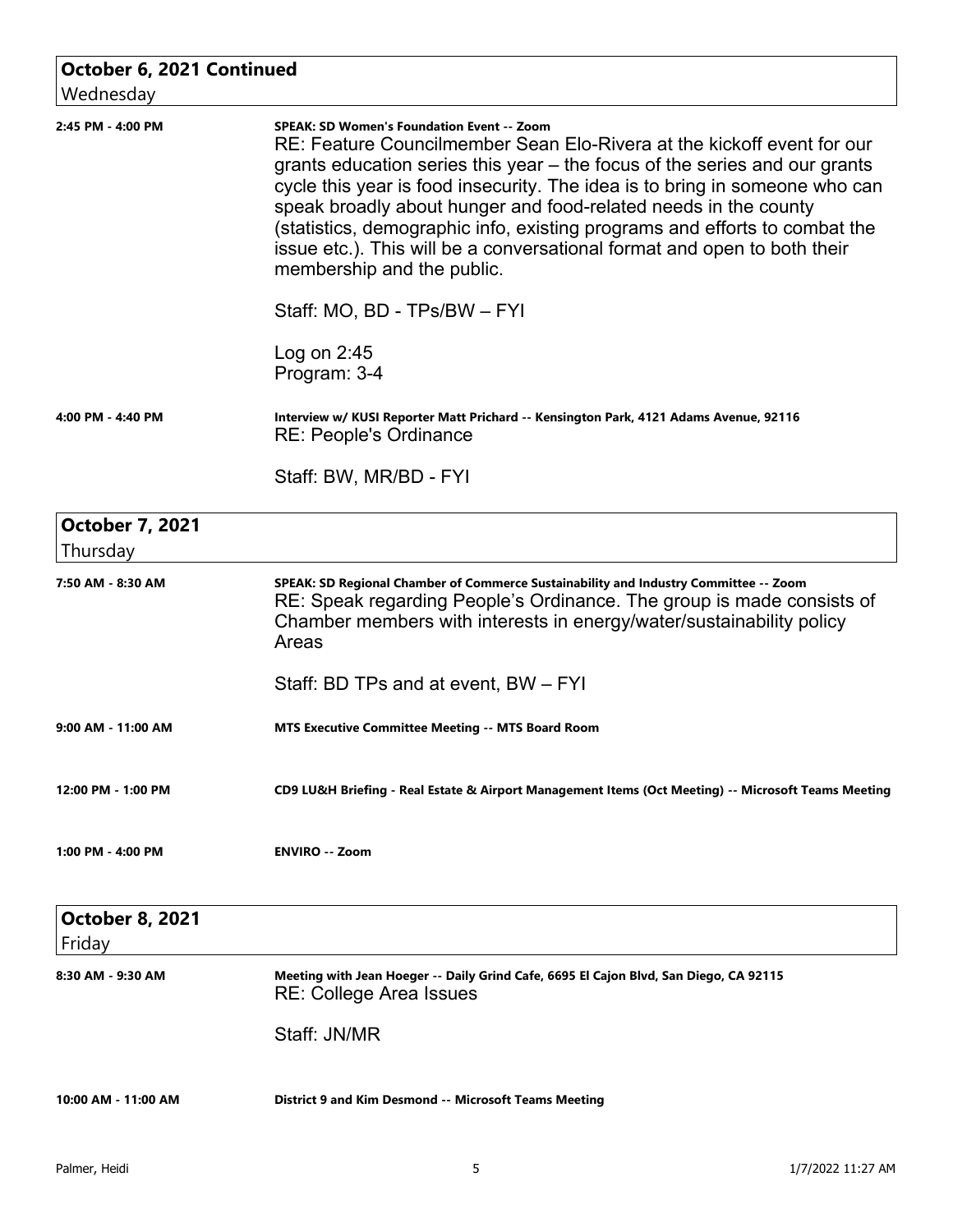| October 8, 2021 Continued<br>Friday |                                                                                                                                                                                                                                                                                                                                                                                                                                                                                                                                                                                                                                                                   |
|-------------------------------------|-------------------------------------------------------------------------------------------------------------------------------------------------------------------------------------------------------------------------------------------------------------------------------------------------------------------------------------------------------------------------------------------------------------------------------------------------------------------------------------------------------------------------------------------------------------------------------------------------------------------------------------------------------------------|
| 11:00 AM - 12:00 PM                 | <b>Docket Briefings -- Microsoft Teams Meeting</b><br>RE: Monday and Tuesday Docket briefings for Sean starting 7/9/21. The<br>Docket Briefings are due Thursday COB to be reviewed Fridays at 11am<br>and completed briefings are due by 3pm Friday.<br>Staff: All                                                                                                                                                                                                                                                                                                                                                                                               |
|                                     |                                                                                                                                                                                                                                                                                                                                                                                                                                                                                                                                                                                                                                                                   |
| 12:50 PM - 1:50 PM                  | Jay Goldstone, COO Monthly Meeting -- Microsoft Teams Meeting<br>RE: Monthly Meetings - Sean and Jay are both open to meeting in person.                                                                                                                                                                                                                                                                                                                                                                                                                                                                                                                          |
|                                     | Staff: LVN                                                                                                                                                                                                                                                                                                                                                                                                                                                                                                                                                                                                                                                        |
|                                     | Pre: $12:50 - 1:00$ pm<br>Meeting: $1:00 - 1:30$ pm<br>Post: $1:30 - 1:50$ pm                                                                                                                                                                                                                                                                                                                                                                                                                                                                                                                                                                                     |
| 1:00 PM - 1:30 PM                   | <b>Scheduling w/ Sean -- Microsoft Teams Meeting</b>                                                                                                                                                                                                                                                                                                                                                                                                                                                                                                                                                                                                              |
| 2:30 PM - 5:15 PM                   | D9 Housing Partners Group Meeting -- Zoom<br>RE: Discuss housing advocacy in support of unhoused people, to protect<br>the rights of tenants and making housing affordable, and to end<br>exclusionary zoning practices.                                                                                                                                                                                                                                                                                                                                                                                                                                          |
|                                     | Staff: LVN, MR, MO, BW                                                                                                                                                                                                                                                                                                                                                                                                                                                                                                                                                                                                                                            |
|                                     | Pre: $2:30 - 3:00$ pm<br>Meeting: $3:00 - 5:00$ pm<br>Post: $5:00 - 5:15$ pm                                                                                                                                                                                                                                                                                                                                                                                                                                                                                                                                                                                      |
| 5:30 PM - 7:00 PM                   | Chicano Federation Hispanic Heritage Celebration (5-8) -- Border X Brewing, 2181 Logan Ave, San Diego<br>CA 92113<br>RE: Chicano Federation will be hosting a Hispanic Heritage Celebration,<br>for an<br>evening of food, drinks, music and poetry at Border X Brewing in Barrio<br>Logan. All proceeds will go toward providing assistance for families during<br>the upcoming Holiday season. This event will feature Emmy-nominated<br>poet/writer, Alejandro Jimenez, as the guest speaker. Jimenez will join us<br>to share his work that centers around cultural identity, immigrant<br>narratives, masculinity, memory, and the intersection of them all. |
|                                     | POC: Lupe Flores                                                                                                                                                                                                                                                                                                                                                                                                                                                                                                                                                                                                                                                  |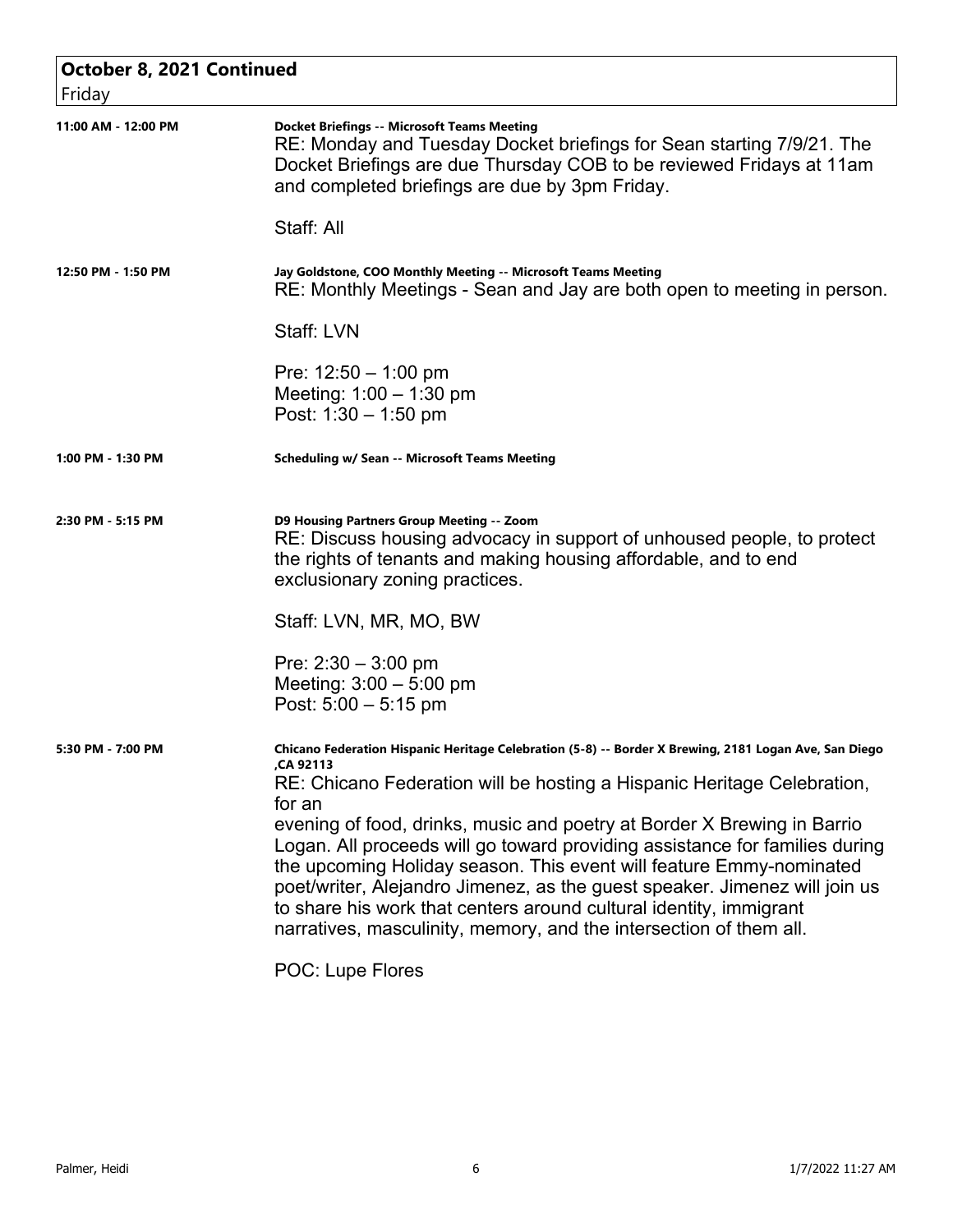| <b>October 9, 2021</b><br>Saturday |                                                                                                                                                                                                                                                                                                                                                                                                    |
|------------------------------------|----------------------------------------------------------------------------------------------------------------------------------------------------------------------------------------------------------------------------------------------------------------------------------------------------------------------------------------------------------------------------------------------------|
| 11:00 AM - 11:30 AM                | SPEAK: IATSE Action -- Marriott Marquis San Diego Marina, 333 W Harbor Dr, San Diego, CA 92101<br>RE: Say a few words in support of their cause. They will be doing a short<br>program at the Marriot Marquis then going to the Hyatt Manchester around<br>Noon and doing another short program there. Sean is only confirmed for<br>the 11am slot and the Mayor will be speaking at 11am as well. |
|                                    | Staff: MR                                                                                                                                                                                                                                                                                                                                                                                          |
|                                    | POC: Juan Perez                                                                                                                                                                                                                                                                                                                                                                                    |
| 12:00 PM - 12:30 PM                | Drop-by: Sunrise SD 2nd Birthday Clothing Swap -- Balboa Park: Sixth and El Prado                                                                                                                                                                                                                                                                                                                  |

| <b>October 11, 2021</b> |                                                                                                                                                                                            |
|-------------------------|--------------------------------------------------------------------------------------------------------------------------------------------------------------------------------------------|
| Monday                  |                                                                                                                                                                                            |
| 9:00 AM - 10:00 AM      | Weekly Staff Meeting/Docket Briefing -- Zoom<br>RE: Review briefings for Council meeting and discuss pressing items for<br>the week. We will also report out on community issues/meetings. |
|                         | Staff: All                                                                                                                                                                                 |
| 10:00 AM - 11:00 AM     | <b>Managers check in -- Microsoft Teams Meeting</b>                                                                                                                                        |
| 12:00 PM - 12:30 PM     | <b>Monthly Mt. Hope Meetings -- Microsoft Teams Meeting</b>                                                                                                                                |
| 1:00 PM - 1:30 PM       | Bi-Weekly PO Check-in -- Microsoft Teams Meeting<br><b>RE: Discuss People's Ordinance</b>                                                                                                  |
|                         | Staff: LVN, BD, MR                                                                                                                                                                         |
| 2:00 PM - 5:30 PM       | Council -- Zoom                                                                                                                                                                            |
| <b>October 12, 2021</b> |                                                                                                                                                                                            |
| Tuesday                 |                                                                                                                                                                                            |
| 9:00 AM - 9:30 AM       | ATI Docket Briefing -- Microsoft Teams Meeting                                                                                                                                             |
| 9:30 AM - 9:50 AM       | LU&H Docket Briefing -- Microsoft Teams Meeting                                                                                                                                            |
| 10:00 AM - 11:00 AM     | Council -- Zoom                                                                                                                                                                            |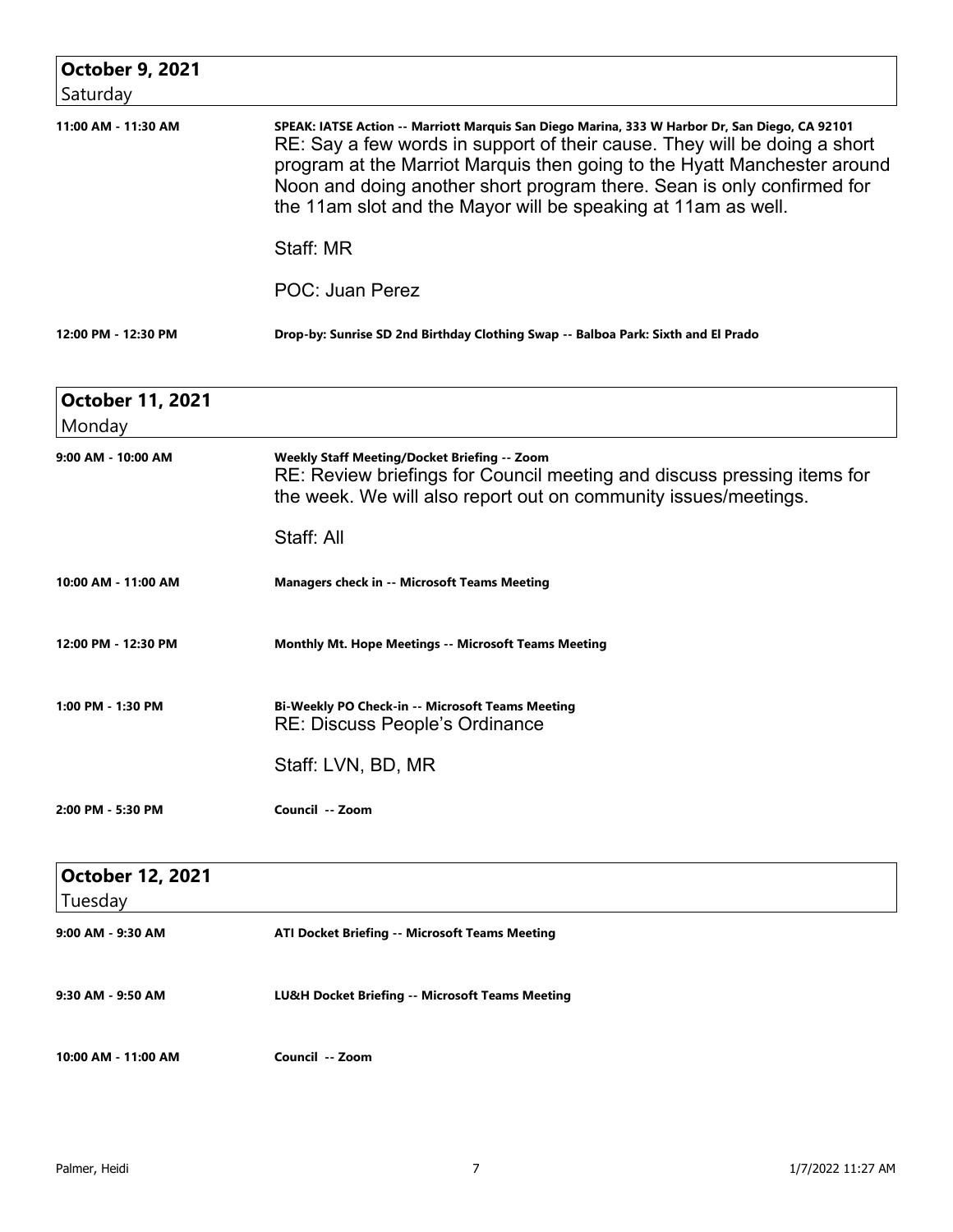| October 12, 2021 Continued<br>Tuesday |                                                                                                                                                                                                                                                                             |
|---------------------------------------|-----------------------------------------------------------------------------------------------------------------------------------------------------------------------------------------------------------------------------------------------------------------------------|
| 11:00 AM - 12:00 PM                   | <b>CLOSED SESSION -- Microsoft Teams Meeting</b>                                                                                                                                                                                                                            |
| 12:50 PM - 1:50 PM                    | Sup. Anderson -- Teams/Zoom<br><b>RE: Discuss the Family Resource Center</b>                                                                                                                                                                                                |
|                                       | Staff: JN                                                                                                                                                                                                                                                                   |
|                                       | Attendees:<br>Sup. Joel Anderson<br>Greg Kazmer, Senior Land Use Director                                                                                                                                                                                                   |
|                                       | Pre: $12:50 - 1:00$ pm<br>Meeting: $1:00 - 1:30$ pm<br>Post: $1:30 - 1:50$ pm                                                                                                                                                                                               |
| 2:00 PM - 2:30 PM                     | Council -- Zoom                                                                                                                                                                                                                                                             |
| 2:15 PM - 2:45 PM                     | RTFH Ad Hoc Committee Briefing -- Microsoft Teams Meeting<br>RE: review items for the RTFH Ad Hoc Committee: Addressing<br>Homelessness Among Black San Diegans                                                                                                             |
| 2:50 PM - 3:50 PM                     | <b>Planning Dept -- Microsoft Teams Meeting</b><br><b>RE: Continued Conversation on Resilient SD</b>                                                                                                                                                                        |
|                                       | Staff: BD, LVN/MR - opt                                                                                                                                                                                                                                                     |
|                                       | Pre: $2:50 - 3:00$ pm<br>Meeting: $3:00 - 3:30$ pm<br>Post: 3:30 - 3:50 pm                                                                                                                                                                                                  |
| 3:50 PM - 4:15 PM                     | Interview w/ U-T Reporter Michael Smolens -- Zoom<br><b>RE: ADUS</b>                                                                                                                                                                                                        |
|                                       | Staff: BW, JG, MR - opt                                                                                                                                                                                                                                                     |
|                                       | Pre: $3:50 - 4:00$ pm<br>Meeting: $4:00 - 4:15$ pm                                                                                                                                                                                                                          |
| 4:15 PM - 5:00 PM                     | <b>Internal Meeting -- Microsoft Teams Meeting</b><br>RE: Housing Meeting Debrief and next steps                                                                                                                                                                            |
| 5:00 PM - 5:30 PM                     | LU&H Briefing Continued -- Microsoft Teams Meeting                                                                                                                                                                                                                          |
| 6:30 PM - 8:30 PM                     | SPEAK: SDCCD Dinner Event with National Community College Trustees Group -- SD City College "A"<br>Building Rooftop Terrace (outdoor venue) 1313 Park Blvd, San Diego CA 92101<br>RE: the San Diego Community College District (SDCCD) will host a special<br>reception and |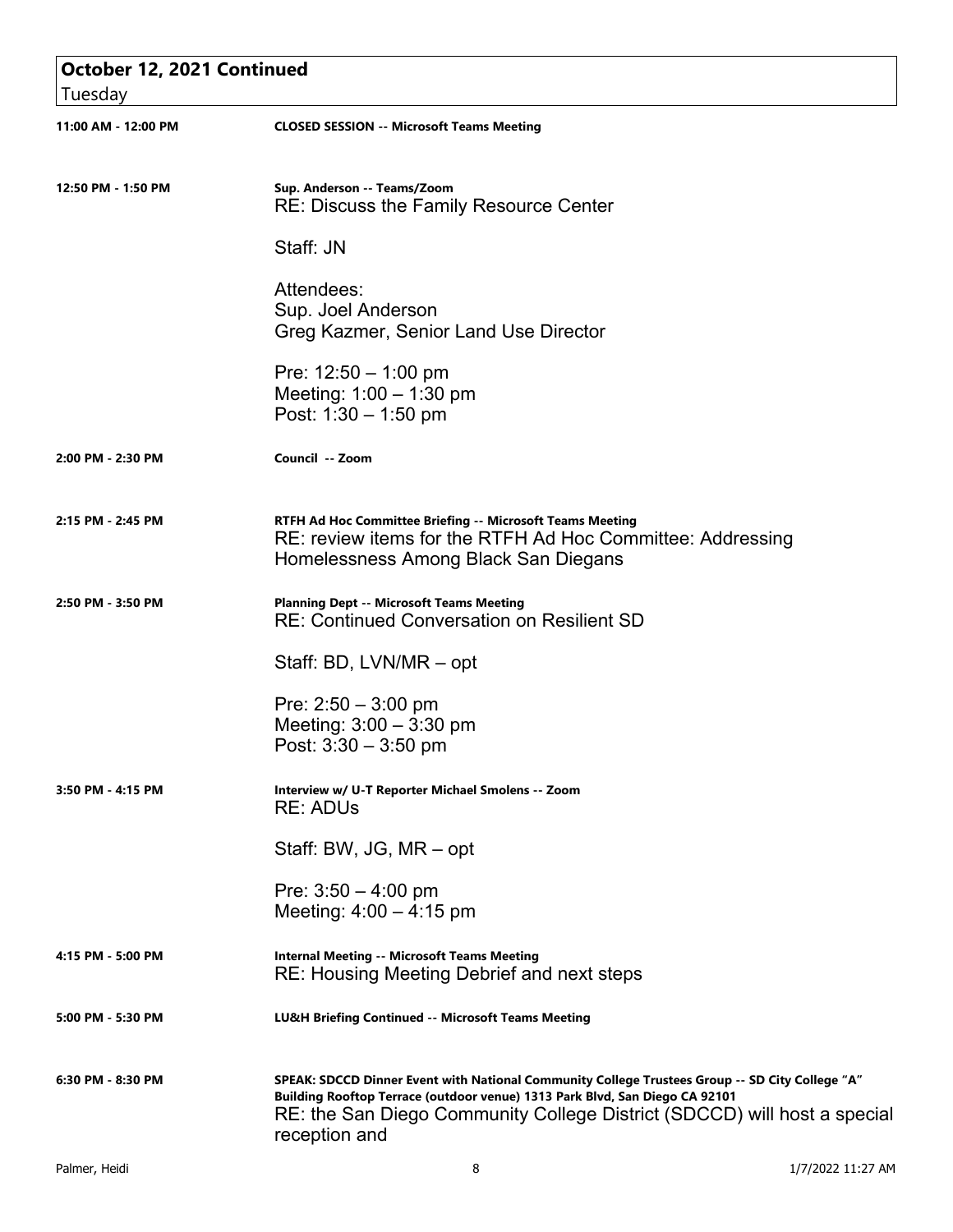| October 12, 2021 Continued           |                                                                                                                                                                                                                                                                                                                                                           |
|--------------------------------------|-----------------------------------------------------------------------------------------------------------------------------------------------------------------------------------------------------------------------------------------------------------------------------------------------------------------------------------------------------------|
| Tuesday                              |                                                                                                                                                                                                                                                                                                                                                           |
|                                      | dinner for about 80 community college trustees, college presidents, and<br>other guests at<br>San Diego City College as part of national conference. We would like to<br>invite<br>Councilmember Sean Elo-Rivera to join us for this special dinner. The<br>event is part of the<br>Association of Community College Trustees National Congress, which is |
|                                      | expected to<br>attract more than 1,100 to San Diego between Oct. 13 and 16. The<br>SDCCD is serving as<br>the host district for the conference, which is being held at the Manchester<br>Hyatt<br>downtown.                                                                                                                                               |
|                                      | Attendees: Ang, Comms FYI – BW, Sean will write his TPs                                                                                                                                                                                                                                                                                                   |
| <b>October 13, 2021</b><br>Wednesday |                                                                                                                                                                                                                                                                                                                                                           |
| 7:50 AM - 8:50 AM                    | <b>Mayoral Briefing -- Teams/Zoom</b><br>RE: The Mayor and team will brief us on the status of the Fairmount Fire<br>Station Project and welcomes your feedback                                                                                                                                                                                           |
|                                      | Staff: BM, LVN pending others                                                                                                                                                                                                                                                                                                                             |
|                                      | Attendees:<br><b>MTG</b><br>Matt Y<br><b>Jeff Sturak</b><br>James Nagelvoort<br><b>Elif Cetin</b><br><b>Carrie Purcell</b><br>Monica Arredondo<br>James Gaboury<br>Jason Grani<br><b>CM Elo-Rivera</b><br>Lydia Van Note<br>Ben Mendoza<br>Pre: $7:50 - 8:00$ am<br>Meeting: $8:00 - 8:30$ am<br>Post: $8:30 - 8:50$ am                                   |
| 8:50 AM - 10:10 AM                   | Procopio -- Teams/Zoom<br>RE: Open Space Use and Maintenance Agreement related to IQHQ's the<br>RaDD (previously known as the Navy Broadway Complex and<br>Manchester's Navy Broadway Complex). This Agreement will enable IQHQ<br>to develop and operate a world-class urban open space at the RaDD.<br>Staff: MR, BD                                    |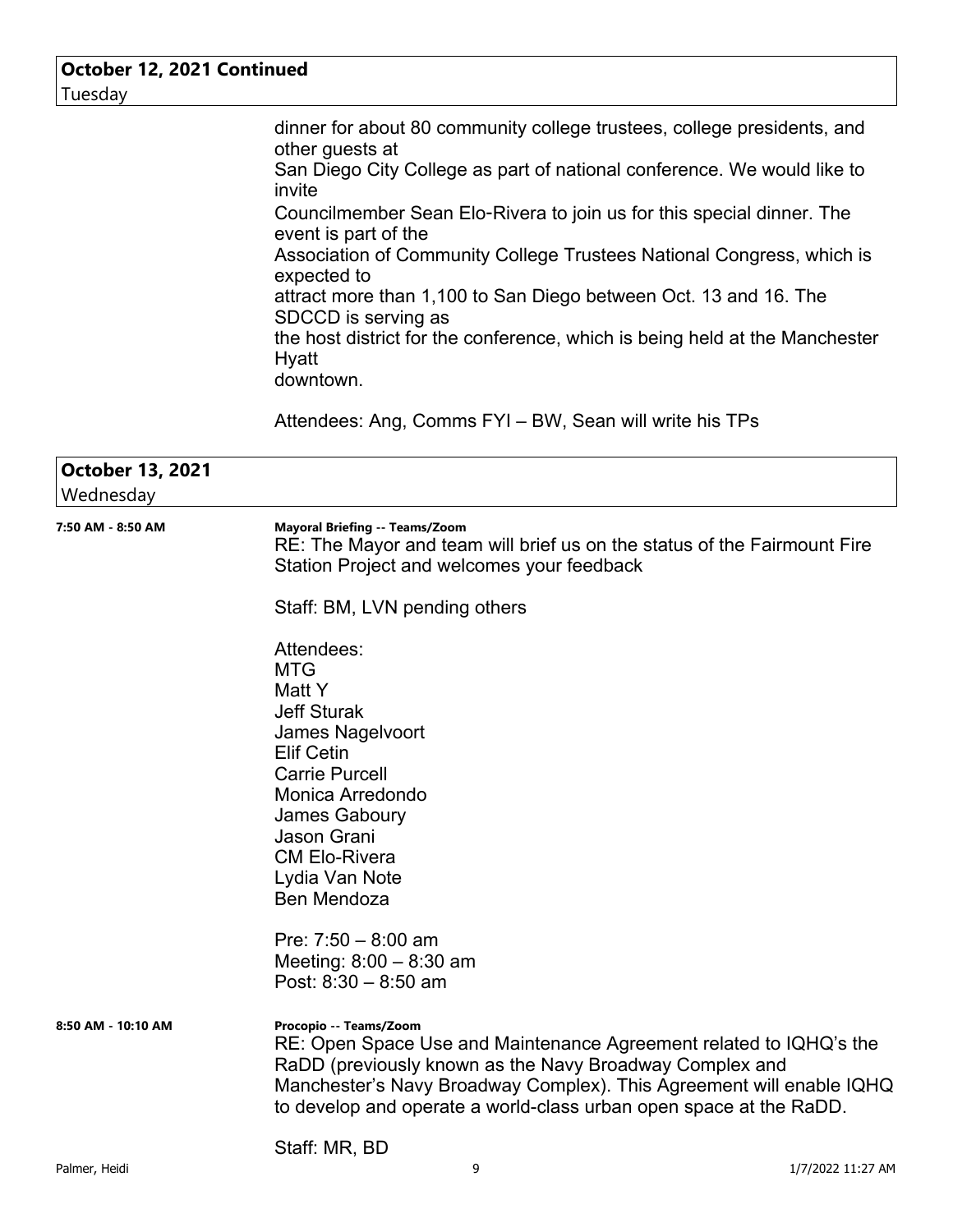|                                     | Pre: $8:50 - 9:00$ am<br>Meeting: $9:00 - 10:00$ am<br>Post: $10:00 - 10:10$ am                                                                                                                                                                                                                                                         |
|-------------------------------------|-----------------------------------------------------------------------------------------------------------------------------------------------------------------------------------------------------------------------------------------------------------------------------------------------------------------------------------------|
| 10:10 AM - 10:20 AM                 | <b>MTS Board Docket Briefing -- Microsoft Teams Meeting</b>                                                                                                                                                                                                                                                                             |
| 10:50 AM - 12:20 PM                 | Monthly w/ CM Elo-Rivera/Mayor Todd Gloria [staff: Javier] -- Mayor's Office<br>Participants:<br><b>Mayor Todd Gloria</b><br>Paola Avila<br><b>Javier Gomez</b><br><b>CM Elo-Rivera</b><br>Lydia Van Note                                                                                                                               |
|                                     | POC: Heidi Palmer or Michelle Porras                                                                                                                                                                                                                                                                                                    |
|                                     | Pre: $10:50 - 11:00$ am<br>Meeting: $11:00 - 12:00$ pm<br>Post: $12:00 - 12:20$ pm                                                                                                                                                                                                                                                      |
| 1:30 PM - 2:00 PM                   | <b>ENVIRO Agenda Review -- Microsoft Teams Meeting</b><br>RE: ENVIRO agenda review and APCD briefing as applicable                                                                                                                                                                                                                      |
| 2:00 PM - 5:00 PM                   | ATI -- Zoom                                                                                                                                                                                                                                                                                                                             |
| 4:00 PM - 5:00 PM                   | <b>Staff Midweek Check-in -- Microsoft Teams Meeting</b>                                                                                                                                                                                                                                                                                |
| 7:00 PM - 8:00 PM                   | SPEAK: National Community College Trustees Group Reception -- Manchester Grand Hyatt San Diego, 1<br>Market Pl, San Diego, CA 92101<br>RE: Give welcoming remarks for 5 to 15 minutes to the Community College<br>League of California (CCLC) which includes about 100 trustees and<br>college CEOs. Larry Galizio will introduce Sean. |
|                                     | Staff/Guest: Ang at event, BW – Comms FYI, Sean will write his TPs.                                                                                                                                                                                                                                                                     |
|                                     | POC: Andrew J. Martinez or Jack Beresford                                                                                                                                                                                                                                                                                               |
| <b>October 14, 2021</b><br>Thursday |                                                                                                                                                                                                                                                                                                                                         |
| 9:00 AM - 12:00 PM                  | <b>MTS Board Meeting -- Board Room/Zoom</b>                                                                                                                                                                                                                                                                                             |
| 1:00 PM - 1:50 PM                   | LU&H -- Zoom                                                                                                                                                                                                                                                                                                                            |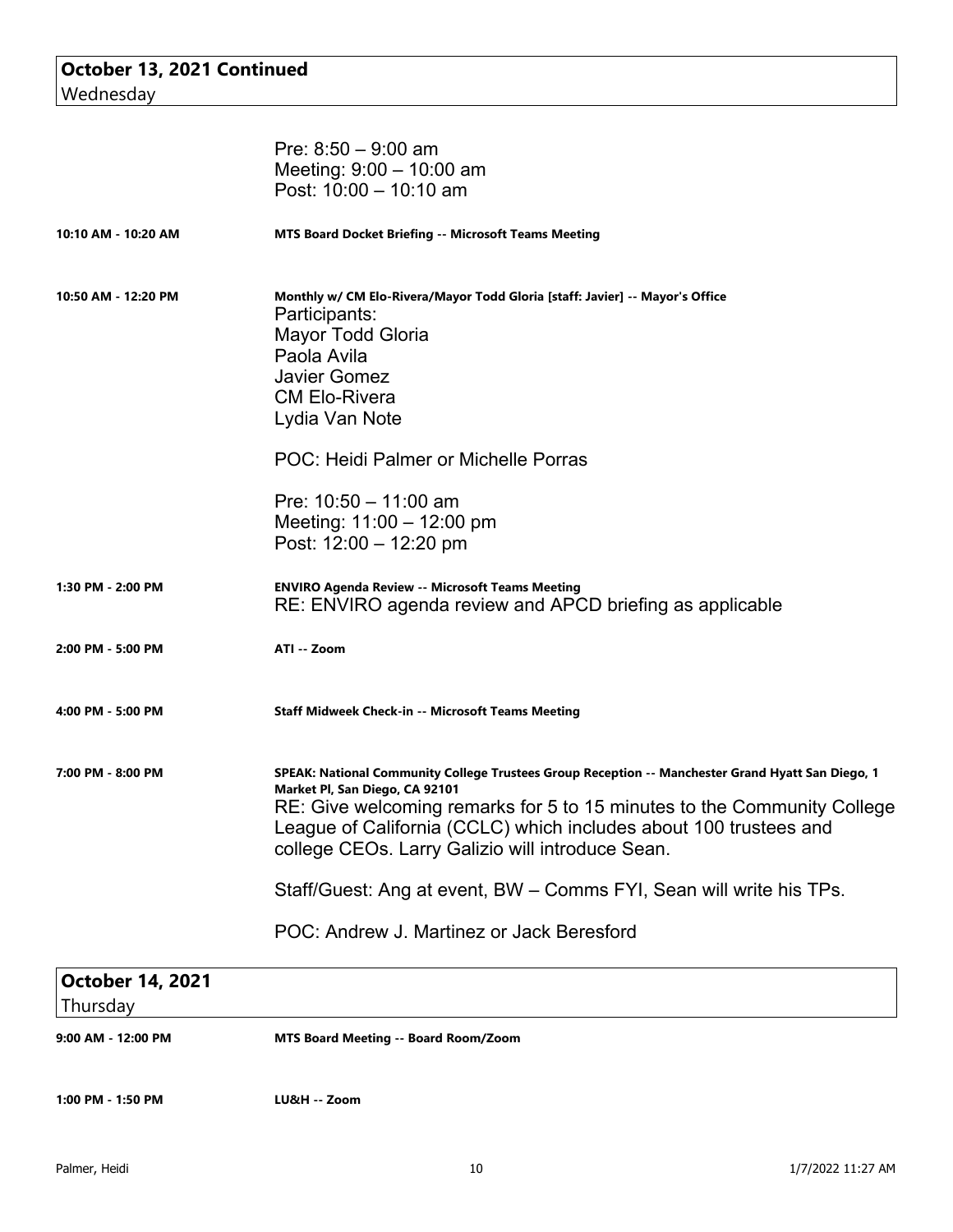| October 14, 2021 Continued        |                                                                                                                                                                                                                                                       |
|-----------------------------------|-------------------------------------------------------------------------------------------------------------------------------------------------------------------------------------------------------------------------------------------------------|
| Thursday                          |                                                                                                                                                                                                                                                       |
| 1:30 PM - 4:30 PM                 | <b>APCD Governing Board -- Zoom</b><br>Conflicts with LU&H - Sean joined at 2pm                                                                                                                                                                       |
| 4:00 PM - 4:30 PM                 | <b>Rick Gentry -- Microsoft Teams Meeting</b><br><b>RE: Discuss Homelessness</b>                                                                                                                                                                      |
|                                   | Staff: BW, MR - opt                                                                                                                                                                                                                                   |
|                                   | Attendees:<br><b>Rick Gentry</b><br>Lisa Jones, Executive VP overseeing the Commission's Homelessness<br><b>Division</b>                                                                                                                              |
| 4:30 PM - 5:00 PM                 | <b>Internal Meeting -- Microsoft Teams Meeting</b><br><b>RE: D9 CIP Priority List</b>                                                                                                                                                                 |
| 5:45 PM - 8:00 PM                 | Mt. Hope Community Meeting -- Zoom<br>RE: Discuss the formation of the Mt. Hope Community Group                                                                                                                                                       |
|                                   | Staff: MZ, MO                                                                                                                                                                                                                                         |
|                                   | Pre: $5:45 - 6:00$ pm<br>Meeting: $6:00 - 8:00$ pm                                                                                                                                                                                                    |
| <b>October 15, 2021</b><br>Friday |                                                                                                                                                                                                                                                       |
| 8:50 AM - 10:20 AM                | <b>City Auditor -- Microsoft Teams Meeting</b><br>RE: Major Building Acquisition Audit Briefing                                                                                                                                                       |
|                                   | Staff: MR                                                                                                                                                                                                                                             |
|                                   | Attendees:<br>Andy Hanau, Kyle Elser, and Carissa Nash.                                                                                                                                                                                               |
|                                   | Pre: $8:50 - 9:00$ am<br>Meeting: $9:00 - 10:00$ am<br>Post: 10:00 - 10:20 pm                                                                                                                                                                         |
| 11:00 AM - 12:00 PM               | <b>Docket Briefings -- Microsoft Teams Meeting</b><br>RE: Monday and Tuesday Docket briefings for Sean starting 7/9/21. The<br>Docket Briefings are due Thursday COB to be reviewed Fridays at 11am<br>and completed briefings are due by 3pm Friday. |
|                                   | Staff: All                                                                                                                                                                                                                                            |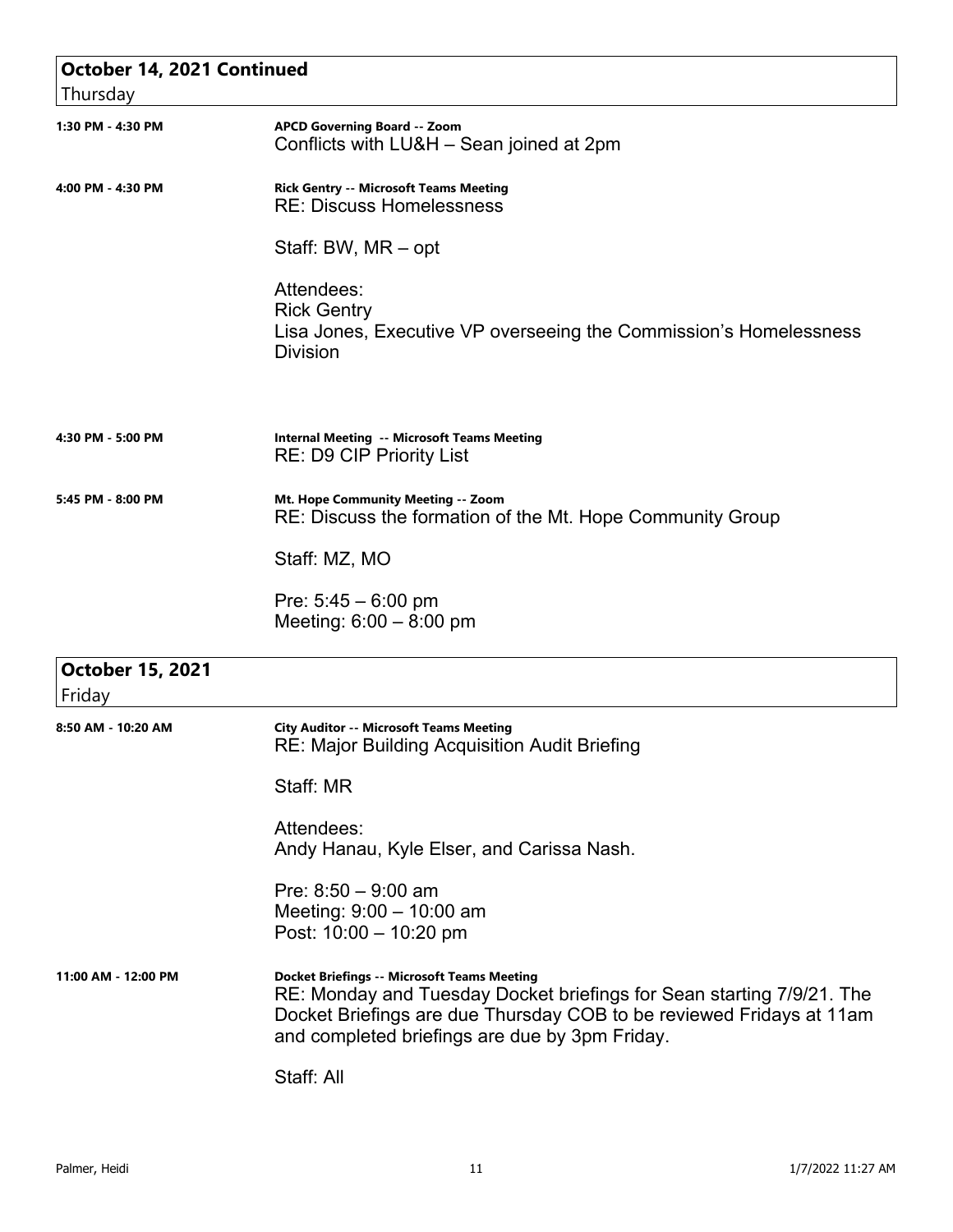| October 15, 2021 Continued<br>Friday |                                                                                                                                                                                                                                                                                                                                                         |
|--------------------------------------|---------------------------------------------------------------------------------------------------------------------------------------------------------------------------------------------------------------------------------------------------------------------------------------------------------------------------------------------------------|
| 12:00 PM - 12:30 PM                  | Legislative Briefing - Councilmember Sean Elo Rivera -- Microsoft Teams Meeting                                                                                                                                                                                                                                                                         |
| 12:30 PM - 12:40 PM                  | Post: Squire Patton Boggs -- Microsoft Teams Meeting<br>RE: Post meeting conversation following the briefing from Govt. Affairs and<br>our<br>state and federal lobbyists                                                                                                                                                                               |
| 12:50 PM - 1:05 PM                   | SPEAK: Arts and Culture Commission Workshop -- Zoom<br>RE: Give welcome remarks at the start of the A&C Funding Workshop                                                                                                                                                                                                                                |
|                                      | Staff: MZ, MO/BW - FYI and TPs                                                                                                                                                                                                                                                                                                                          |
|                                      | 1:00 - 1:05 pm – Give welcome remarks then you can hop off. Martha will<br>stay on<br>for the remainder of the program.                                                                                                                                                                                                                                 |
| 1:00 PM - 1:30 PM                    | Scheduling w/ Sean -- Microsoft Teams Meeting<br>RE: Weekly scheduling review                                                                                                                                                                                                                                                                           |
| 1:45 PM - 4:15 PM                    | D9 Central Office Hours -- City Heights Library and Zoom<br>RE: Meet with constituents in 15 minute blocks with 5 minute breaks<br>between meetings                                                                                                                                                                                                     |
|                                      | Lead: JN/JG/MO<br>Optional: BM/JN                                                                                                                                                                                                                                                                                                                       |
| 5:30 PM - 9:30 PM                    | SPEAK: Hispanic Heritage Inter-Law School Mixer -- El Centro Cultural de la Raza, 2004 Park Blvd, San<br>Diego, CA 92101<br>RE: Speak on a panel moderated by Raul Rabago regarding your<br>experiences during and after Law School in your chosen career path.<br>Students from Cal Western, Jefferson and USD School of Law will be in<br>attendance. |
|                                      | Staff: None, BW – Comms FYI, Sean is writing his TPs                                                                                                                                                                                                                                                                                                    |
|                                      | POC: Mayra Y. Romero                                                                                                                                                                                                                                                                                                                                    |
| <b>October 16, 2021</b><br>Saturday  |                                                                                                                                                                                                                                                                                                                                                         |
| 8:00 AM - 8:30 AM                    | SPEAK: Talmadge Cleanup Day (8-12) -- The intersection of 51st and Adams Avenue<br>RE: Give welcome remarks to the community members at Talmadge<br>Dumpster Day event. Community members will be able to dispose of big<br>items and large trash not normally picked up by regular trash collection.                                                   |
|                                      | Staff: JG at event, BW/MO-FYI                                                                                                                                                                                                                                                                                                                           |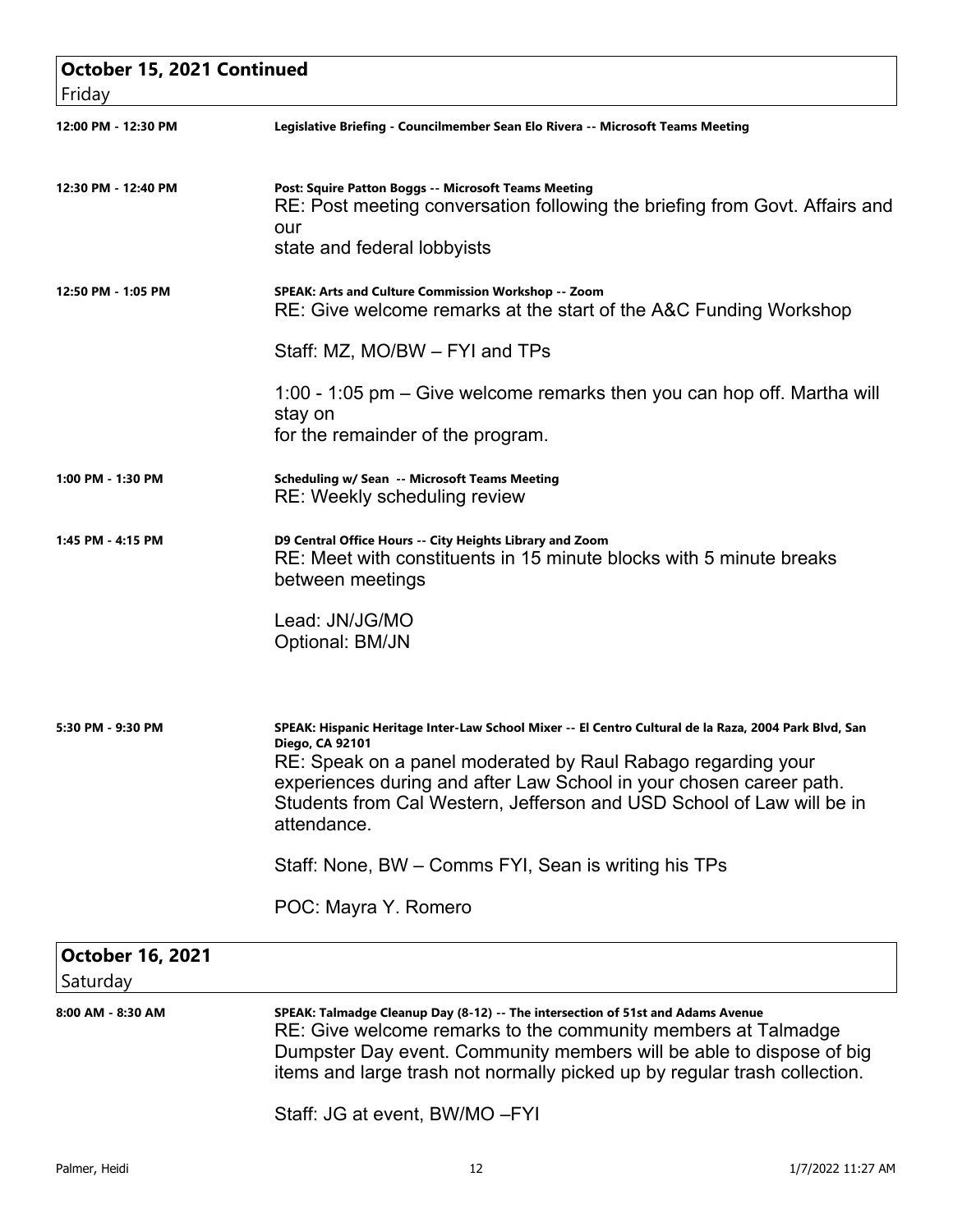| 9:00 AM - 9:30 AM                 | Grandma Lulu's Table -- Fair@44<br>$RE:$ Grandma LuLu's Table will be providing a wellness event at Fair $@44$<br>on Saturday, October 16th and are hoping to be confirmed as a COVID-19<br>Vaccine station which will allow the community to get their free vaccine<br>with no appointment necessary. They will also pass out plant-based meals<br>as usual. |
|-----------------------------------|---------------------------------------------------------------------------------------------------------------------------------------------------------------------------------------------------------------------------------------------------------------------------------------------------------------------------------------------------------------|
|                                   | Staff: MO                                                                                                                                                                                                                                                                                                                                                     |
| $9:30$ AM - 10:00 AM              | Check-in w/ Darnelle and Ana -- Fair@44<br>RE: Speak with Danrnelle, Dojo Café, and Ana, Jibaritos De La Isla,<br>regarding upcoming construction.                                                                                                                                                                                                            |
|                                   | Staff: MO                                                                                                                                                                                                                                                                                                                                                     |
| 5:30 PM - 9:30 PM                 | San Diego & Imperial Counties Labor Council Annual Dinner                                                                                                                                                                                                                                                                                                     |
|                                   |                                                                                                                                                                                                                                                                                                                                                               |
| <b>October 17, 2021</b><br>Sunday |                                                                                                                                                                                                                                                                                                                                                               |
| 11:00 AM - 2:00 PM                | Victory Fund's San Diego Champagne Brunch -- Paradise Point Resort & Spa, 1404 Vacation Rd, San<br>Diego, CA 92109                                                                                                                                                                                                                                            |
|                                   |                                                                                                                                                                                                                                                                                                                                                               |
| <b>October 18, 2021</b>           |                                                                                                                                                                                                                                                                                                                                                               |
| Monday<br>9:00 AM - 12:00 PM      | CR&R -- Zoom                                                                                                                                                                                                                                                                                                                                                  |
| 10:00 AM - 11:00 AM               | <b>Managers check in -- Microsoft Teams Meeting</b>                                                                                                                                                                                                                                                                                                           |
| 12:00 PM - 1:00 PM                | <b>Weekly Staff Meeting/Docket Briefing -- Zoom</b><br>RE: Review briefings for Council meeting and discuss pressing items for<br>the week. We will also report out on community issues/meetings.                                                                                                                                                             |
|                                   | Staff: All                                                                                                                                                                                                                                                                                                                                                    |
| 1:00 PM - 1:30 PM                 | Mt. Hope Meeting Debrief -- Microsoft Teams Meeting<br>RE: Debrief from the Mt. Hope Community Meeting that took place on<br>10/14                                                                                                                                                                                                                            |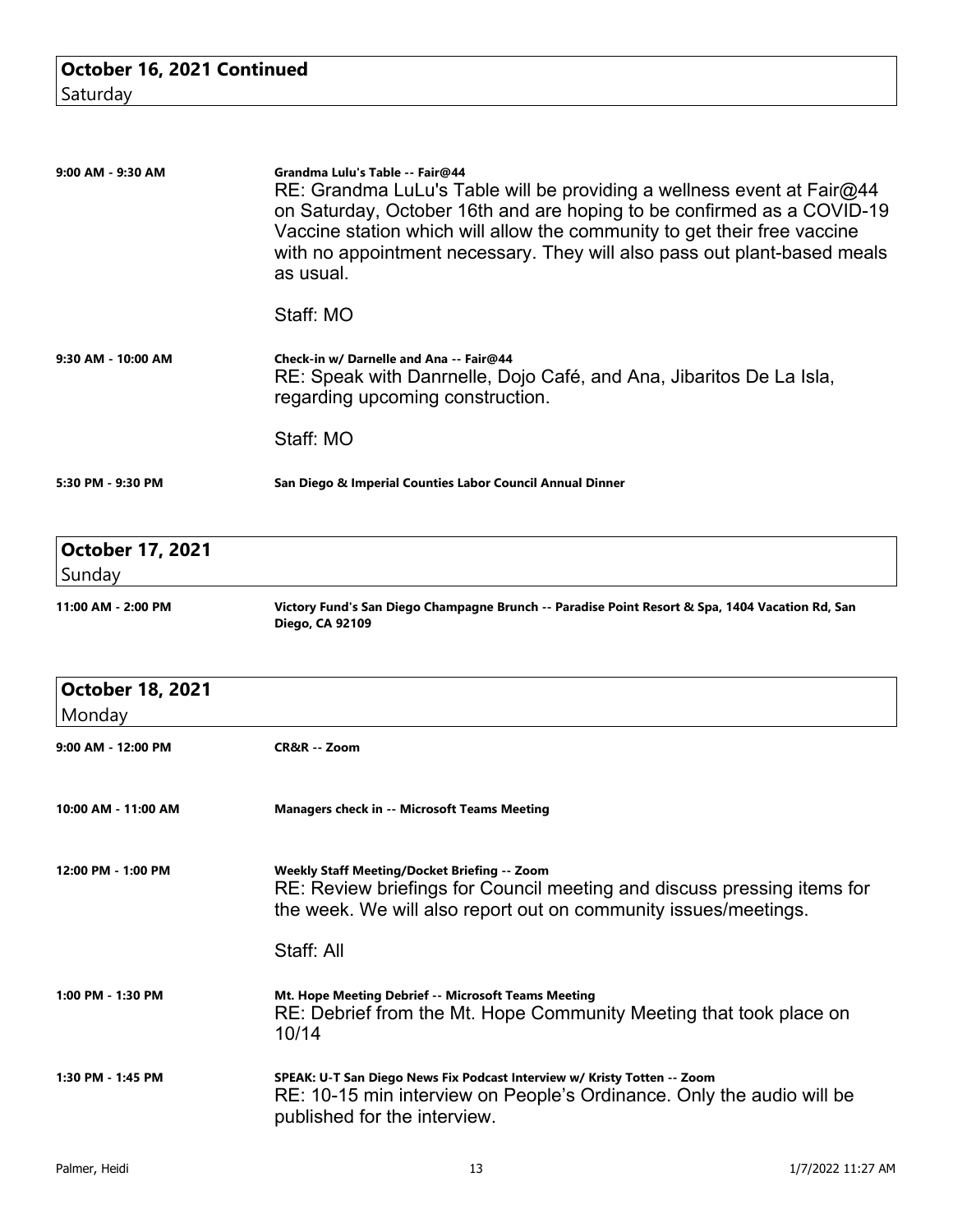| October 18, 2021 Continued           |                                                                                                                                                                                                                                                                    |
|--------------------------------------|--------------------------------------------------------------------------------------------------------------------------------------------------------------------------------------------------------------------------------------------------------------------|
| Monday                               |                                                                                                                                                                                                                                                                    |
|                                      | Staff: BM, MR                                                                                                                                                                                                                                                      |
| 2:00 PM - 5:30 PM                    | Council -- Zoom                                                                                                                                                                                                                                                    |
| <b>October 19, 2021</b><br>Tuesday   |                                                                                                                                                                                                                                                                    |
| 8:00 AM - 8:30 AM                    | D9 CM Elo-Rivera/Capt. Knighten -- Mid-City Division<br>RE: Quarterly Check-in with CM Elo-Rivera and Cpt. Knighten                                                                                                                                                |
| 9:25 AM - 9:45 AM                    | SPEAK: NBC Politically Speaking Interview -- City Concourse near the breezeway<br>RE: 10-minute in-person (not in studio) interview about People's Ordinance<br>and possibly another topic such a climate change goals                                             |
|                                      | Staff: BD, MR - Comms FYI                                                                                                                                                                                                                                          |
| 10:00 AM - 11:00 AM                  | Council -- Zoom                                                                                                                                                                                                                                                    |
| 11:00 AM - 12:00 PM                  | <b>CLOSED SESSION -- Microsoft Teams Meeting</b>                                                                                                                                                                                                                   |
| 1:00 PM - 1:30 PM                    | <b>Internal Meeting -- Microsoft Teams Meeting</b><br><b>RE: Discuss tenant protections</b>                                                                                                                                                                        |
|                                      | Staff: LVN, MR, BW                                                                                                                                                                                                                                                 |
| 1:30 PM - 2:00 PM                    | <b>ED&amp;IR Docket Briefing -- Microsoft Teams Meeting</b>                                                                                                                                                                                                        |
| 2:00 PM - 6:00 PM                    | Council -- Zoom                                                                                                                                                                                                                                                    |
| 6:30 PM - 8:00 PM                    | Rolando Community Meeting -- Zoom/In-person<br>RE: SDHC will be providing a presentation on the homelessness response<br>system. We are Referring Rolando community members that email us<br>concerned around homelessness to attend.                              |
|                                      | Staff: MO, BW-FYI                                                                                                                                                                                                                                                  |
| <b>October 20, 2021</b><br>Wednesday |                                                                                                                                                                                                                                                                    |
| 7:30 AM - 8:30 AM                    | Pastor Rolland Slade -- Cafeina Cafe, 4011 46th St, San Diego, CA 92105<br>RE: Talk through the progression of the committee thus far, strategize on<br>implementing the current plan, and potential opportunities to uplift the<br>amazing work of the committee. |
|                                      | Staff: BM                                                                                                                                                                                                                                                          |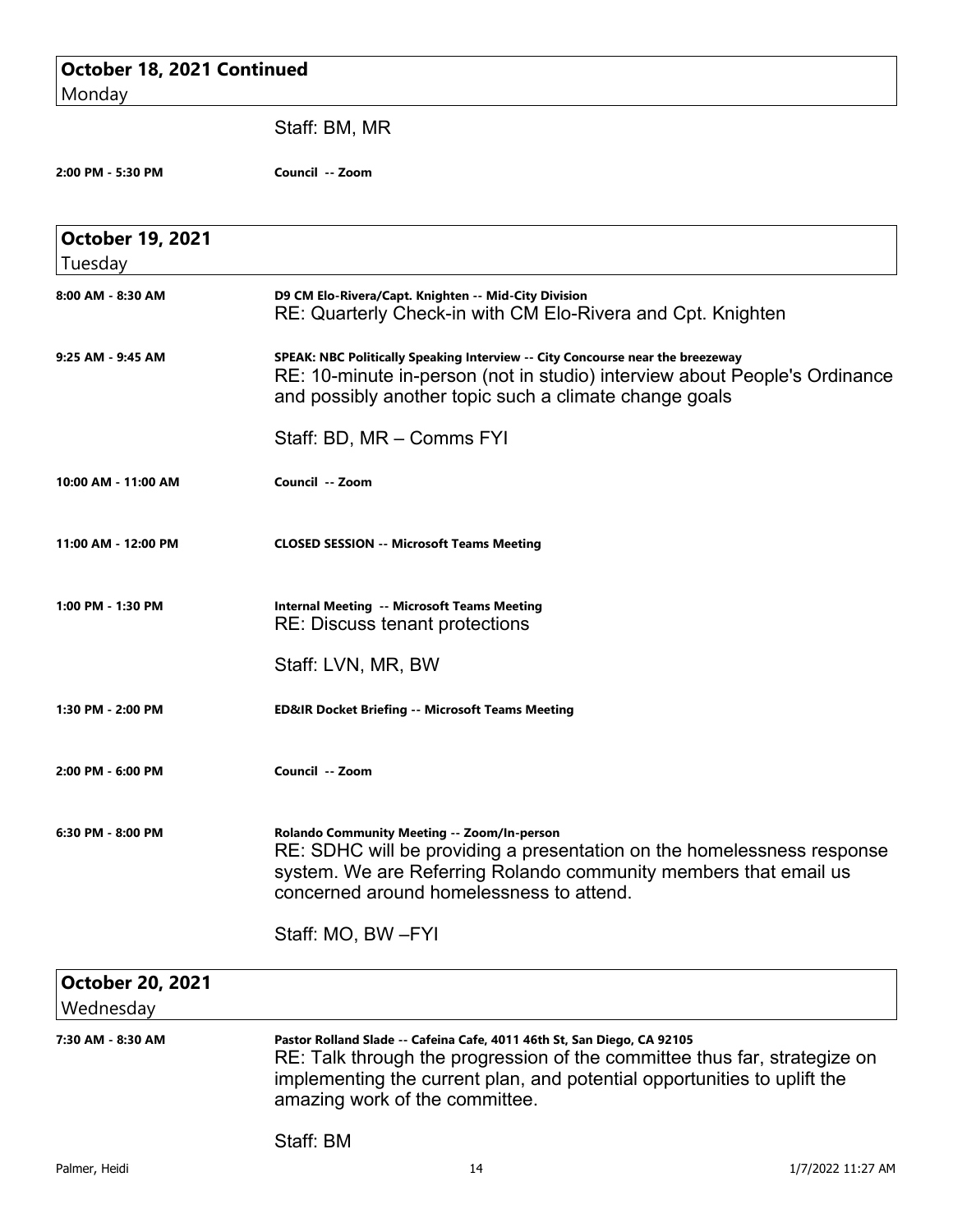| October 20, 2021 Continued |  |
|----------------------------|--|
| Wednesday                  |  |

|                     | <b>POC: Pastor Slade</b>                                                                                                                                                               |                   |
|---------------------|----------------------------------------------------------------------------------------------------------------------------------------------------------------------------------------|-------------------|
| 9:00 AM - 10:00 AM  | <b>ENVIRO Docket Briefing -- Microsoft Teams Meeting</b>                                                                                                                               |                   |
| 9:50 AM - 10:50 AM  | Quarterly Meeting w/ Rick Gentry -- Teams/Zoom<br>RE: Quarterly Meeting with SD Housing Commission's Rick Gentry and his<br>COS                                                        |                   |
|                     | Staff: LVN                                                                                                                                                                             |                   |
|                     | Pre: $9:50 - 10:00$ am<br>Meeting: 10:00 - 10:30 am<br>Post: $10:30 - 10:50$ am                                                                                                        |                   |
| 10:50 AM - 11:45 AM | 1:1 Monthly Meeting between CP Campbell and CM Sean Elo-Rivera -- Microsoft Teams Meeting<br>Staff: Venus Molina and Lydia Van Note                                                    |                   |
|                     | POC: Heidi Palmer and Ruth Torres                                                                                                                                                      |                   |
|                     | Pre: $10:50 - 11:00$ am<br>Meeting: 11:00 - 11:30 am<br>Post: $11:30 - 11:45$ am                                                                                                       |                   |
| 12:00 PM - 1:30 PM  | Mike Zucchet (12-1) -- Dobson's, 956 Broadway Circle, 92101<br>RE: People's Ordinance                                                                                                  |                   |
|                     | Staff: LVN, BD                                                                                                                                                                         |                   |
| 1:30 PM - 1:45 PM   | C2C Oath of Office -- CAB 2nd Floor - Clerk's Office<br>RE: The City Clerk's Office will notarize the Oath of Office for Cradle-to-<br>Careers. Check-in at desk and ask for Thanh Ly. |                   |
|                     | Staff: HP                                                                                                                                                                              |                   |
|                     | POC: Thanh Ly                                                                                                                                                                          |                   |
| 2:00 PM - 5:00 PM   | ED&IR -- Zoom                                                                                                                                                                          |                   |
| 5:00 PM - 5:30 PM   | <b>Internal Meeting -- Microsoft Teams Meeting</b><br>RE: Prep for meeting with Eastern Division                                                                                       |                   |
|                     | Staff: LVN, MR, JN                                                                                                                                                                     |                   |
| 6:30 PM - 7:30 PM   | <b>SPEAK: PB Town Council -- Zoom</b><br><b>RE: People's Ordinance</b>                                                                                                                 |                   |
|                     | Staff: BD, MR - Comms FYI                                                                                                                                                              |                   |
| Palmer, Heidi       | 15                                                                                                                                                                                     | 1/7/2022 11:27 AM |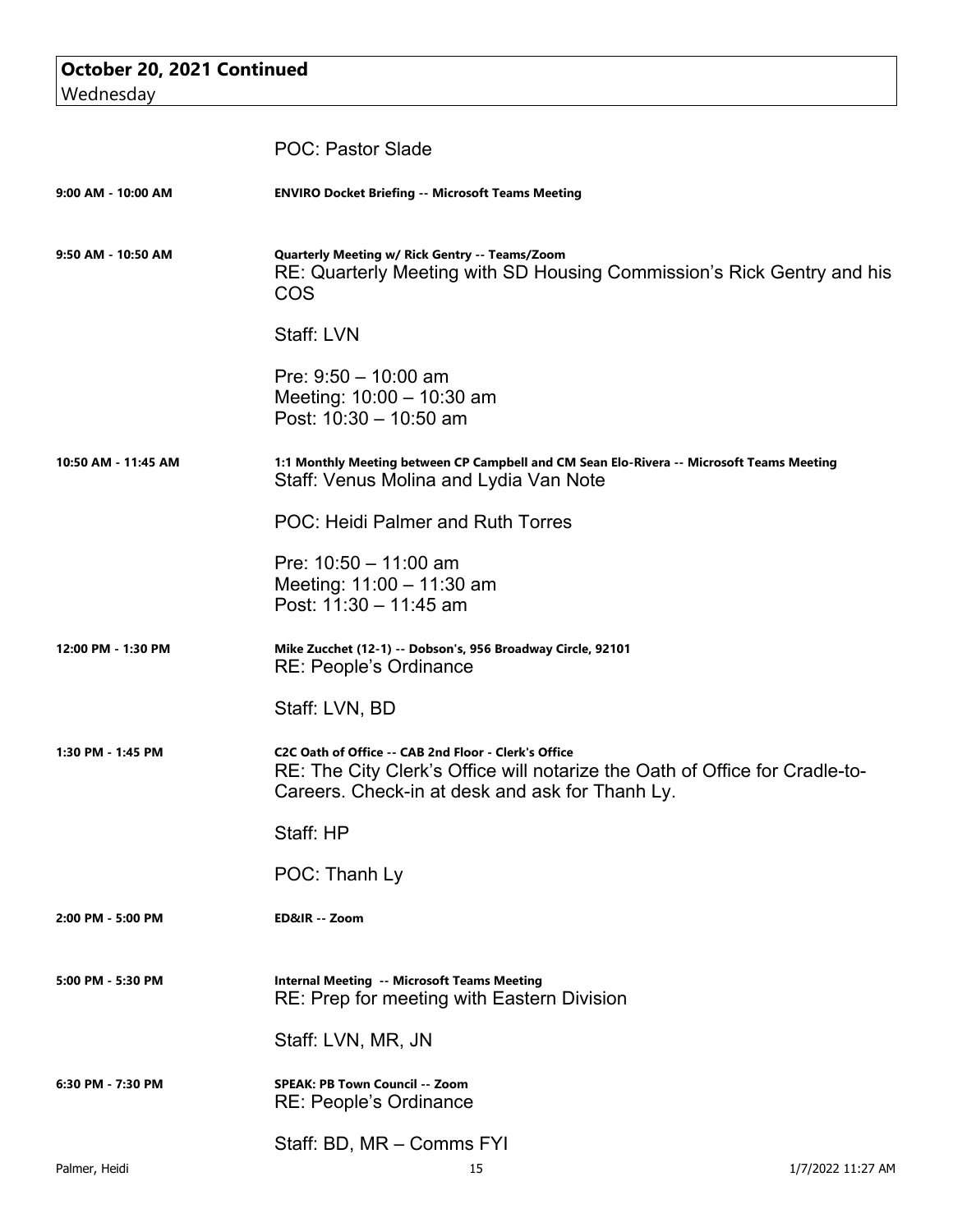## POC: Marcella Bothwell, MD, MBA

| <b>October 21, 2021</b> |                                                                                                                                                                                                                                                                                                                                                                                                                                                                                                                                        |
|-------------------------|----------------------------------------------------------------------------------------------------------------------------------------------------------------------------------------------------------------------------------------------------------------------------------------------------------------------------------------------------------------------------------------------------------------------------------------------------------------------------------------------------------------------------------------|
| Thursday                |                                                                                                                                                                                                                                                                                                                                                                                                                                                                                                                                        |
| 9:00 AM - 12:00 PM      | <b>ENVIRO -- Zoom</b>                                                                                                                                                                                                                                                                                                                                                                                                                                                                                                                  |
| 12:50 PM - 1:50 PM      | Trust SD -- Zoom<br>RE: Discuss the surveillance tech ordinance                                                                                                                                                                                                                                                                                                                                                                                                                                                                        |
|                         | Staff: MO                                                                                                                                                                                                                                                                                                                                                                                                                                                                                                                              |
|                         | Pre: $12:50 - 1:00$ pm<br>Meeting: 1:00 - 1:30 pm<br>Post: $1:30 - 1:50$ pm                                                                                                                                                                                                                                                                                                                                                                                                                                                            |
| 2:00 PM - 2:30 PM       | Internal Meeting -- D9 Office<br>RE: Prep for meeting with Southeastern Division                                                                                                                                                                                                                                                                                                                                                                                                                                                       |
| 3:00 PM - 3:30 PM       | Captain Epperson, PD Eastern Division -- SDPD Eastern Division, 9225 Aero Dr, San Diego, CA 92123<br>RE: Meet and Greet. Eastern Division covers College Area (East and<br>West)                                                                                                                                                                                                                                                                                                                                                       |
|                         | Staff: MR, JN                                                                                                                                                                                                                                                                                                                                                                                                                                                                                                                          |
| 3:50 PM - 4:50 PM       | Jack McGrory -- Zoom<br>RE: Discuss People's Ordinance                                                                                                                                                                                                                                                                                                                                                                                                                                                                                 |
|                         | Staff: BD, LVN                                                                                                                                                                                                                                                                                                                                                                                                                                                                                                                         |
|                         | Pre: $3:50 - 4:00$ pm<br>Meeting: $4:00 - 4:30$ pm<br>Post: $4:30 - 4:50$ pm                                                                                                                                                                                                                                                                                                                                                                                                                                                           |
| 5:00 PM - 7:00 PM       | Coastkeepers Celebration for Clean Water -- Bali Hai, 2230 Shelter Island Dr, San Diego, CA 92106<br>RE: While we had to cancel our 25th-anniversary Seaside Soiree<br>celebration plans in 2020 due to social distancing requirements, we plan to<br>use this evening as a much less formal time to reconnect, reflect, and<br>celebrate our shared clean water victories and our future plans together.<br>The event will be entirely outdoors and open to vaccinated individuals from<br>the public and our members and supporters. |
|                         | Staff: LVN                                                                                                                                                                                                                                                                                                                                                                                                                                                                                                                             |
|                         | POC: Lucero Sanchez                                                                                                                                                                                                                                                                                                                                                                                                                                                                                                                    |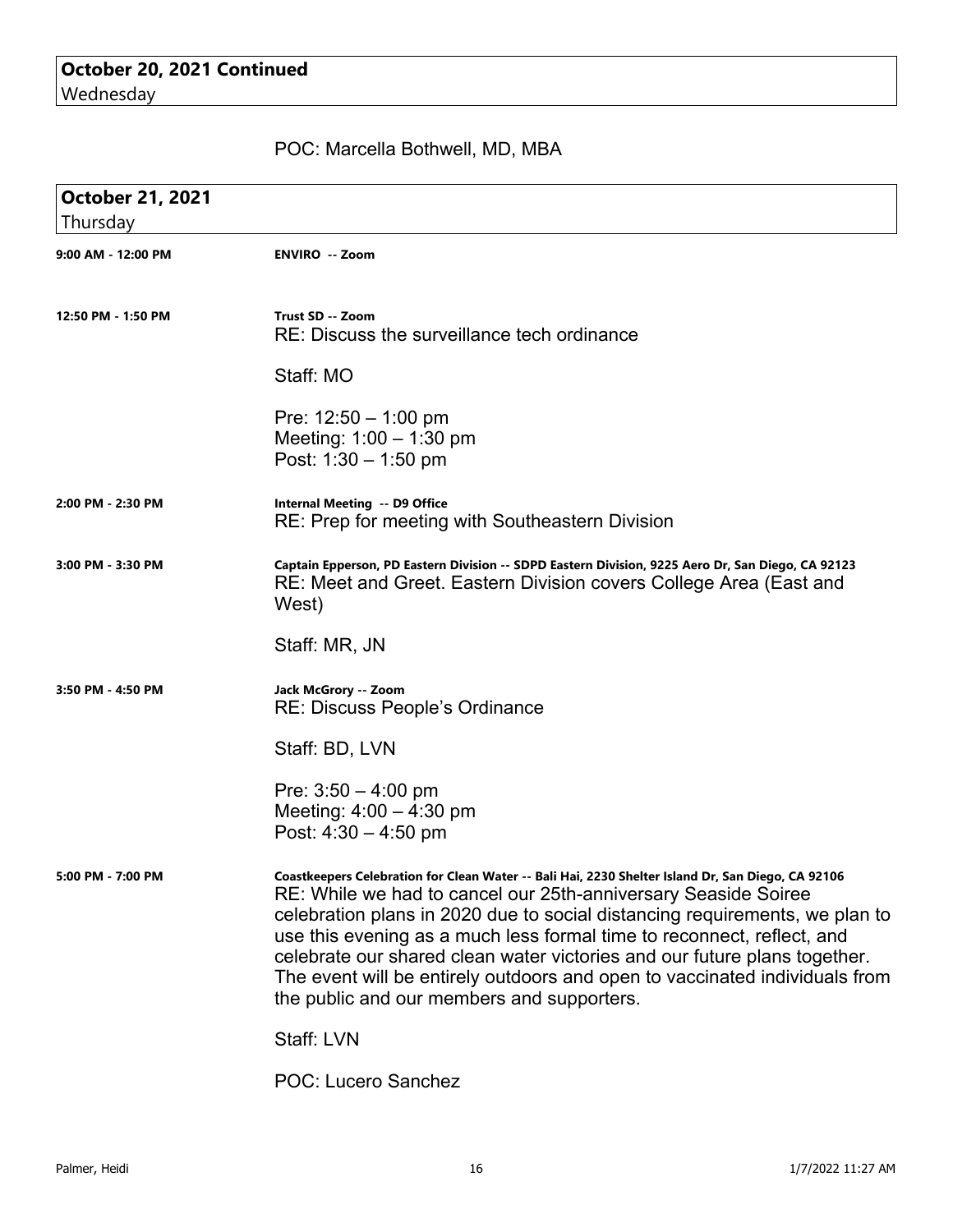| <b>October 22, 2021</b> |                                                                                                                                                                                                                                                                                                                                                                                                                                                                                                       |
|-------------------------|-------------------------------------------------------------------------------------------------------------------------------------------------------------------------------------------------------------------------------------------------------------------------------------------------------------------------------------------------------------------------------------------------------------------------------------------------------------------------------------------------------|
| Friday                  |                                                                                                                                                                                                                                                                                                                                                                                                                                                                                                       |
| 7:30 AM - 8:00 AM       | D9 CM Elo-Rivera/Cpt. Manny Del Toro -- Southeastern Division<br><b>RE: Quarterly Check-in</b>                                                                                                                                                                                                                                                                                                                                                                                                        |
| 8:50 AM - 9:50 AM       | <b>FACT -- Teams/Zoom</b><br>RE: FACT is a nonprofit designated as Consolidated Transportation<br>Services Agency (CTSA) by SANDAG, with a mission to improve special<br>needs mobility and fill gaps in transportation services throughout San<br>Diego County. FACT operates RideFACT, a subsidized curb to curb<br>transportation for seniors and persons with disabilities; in FY 2020 we<br>provided 40,061 rides Countywide; of these, 12,802 rides were performed<br>in the City of San Diego. |
|                         | Staff: BM, JG                                                                                                                                                                                                                                                                                                                                                                                                                                                                                         |
|                         | Attendees:<br>Arun Prem, ED<br>George Gastil, Board chair<br>Hon John Aguilera, Vice-Chair                                                                                                                                                                                                                                                                                                                                                                                                            |
|                         | Pre: $8:50 - 9:00$ am<br>Meeting: $9:00 - 9:30$ am<br>Post: $9:30 - 9:50$ am                                                                                                                                                                                                                                                                                                                                                                                                                          |
| 10:00 AM - 10:30 AM     | <b>TAC Chair Briefing -- Zoom</b>                                                                                                                                                                                                                                                                                                                                                                                                                                                                     |
| 11:00 AM - 12:00 PM     | <b>Docket Briefings -- Microsoft Teams Meeting</b><br>RE: Monday and Tuesday Docket briefings for Sean starting 7/9/21. The<br>Docket Briefings are due Thursday COB to be reviewed Fridays at 11am<br>and completed briefings are due by 3pm Friday.                                                                                                                                                                                                                                                 |
|                         | Staff: All                                                                                                                                                                                                                                                                                                                                                                                                                                                                                            |
| 1:00 PM - 1:30 PM       | Scheduling w/ Sean -- Microsoft Teams Meeting                                                                                                                                                                                                                                                                                                                                                                                                                                                         |
| 1:45 PM - 3:45 PM       | D9 Southeastern Office Hours -- Mt. Hope: Dennis V Allen Park and Zoom<br>RE: Meet with constituents in 15 minute blocks with 5 minute breaks<br>between meetings                                                                                                                                                                                                                                                                                                                                     |
|                         | Lead: MZ, MO                                                                                                                                                                                                                                                                                                                                                                                                                                                                                          |
| 5:00 PM - 5:30 PM       | Drop by: Movie in the Park -- Mountain View Park<br>RE: The Planning Department, in conjunction with the Parks and Rec<br>Department, is holding a movie in the park event on Friday at Mountain<br>View Park. It will give residents a chance to also learn about Climate<br><b>Resilient SD.</b>                                                                                                                                                                                                    |
|                         | Staff: MZ - FYI                                                                                                                                                                                                                                                                                                                                                                                                                                                                                       |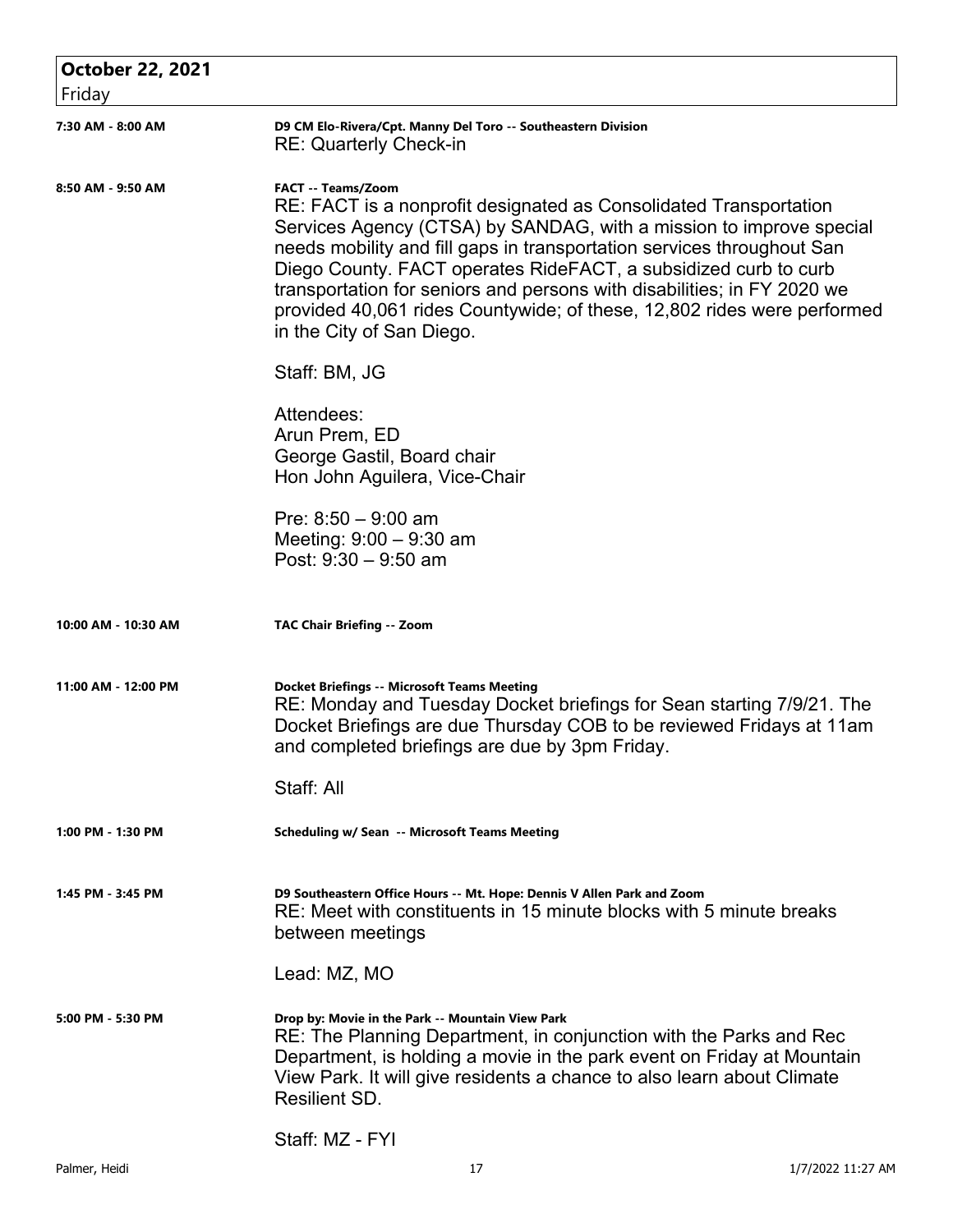| October 22, 2021 Continued<br>Friday |                                                                                                                                                                                                   |  |
|--------------------------------------|---------------------------------------------------------------------------------------------------------------------------------------------------------------------------------------------------|--|
| <b>October 23, 2021</b><br>Saturday  |                                                                                                                                                                                                   |  |
| 8:00 AM - 12:00 PM                   | D9/D4 Mega Cleanup -- Willie Henderson Park at Logan Ave and 46th<br>RE: D4, D9 and Parks and Rec are partnering up to host a mega cleanup<br>event.                                              |  |
| 12:00 PM - 12:30 PM                  | SPEAK: City Heights Pumpkin Patch -- Columbus Club Parking Lot 4425 Home Ave 92105<br>RE: Give welcoming remarks to attendees                                                                     |  |
|                                      | Staff: BM, BW - TPs/Comms FYI                                                                                                                                                                     |  |
| <b>October 25, 2021</b><br>Monday    |                                                                                                                                                                                                   |  |
| 7:30 AM - 8:45 AM                    | Coffee with Sue Reynolds -- The WestBean Coffee Roasters (2550 5th Ave Ste 75, San Diego, CA 92103,<br><b>United States)</b>                                                                      |  |
| 9:00 AM - 10:00 AM                   | <b>Weekly Staff Meeting/Docket Briefing -- Zoom</b><br>RE: Review briefings for Council meeting and discuss pressing items for<br>the week. We will also report out on community issues/meetings. |  |
|                                      | Staff: All                                                                                                                                                                                        |  |
| 10:00 AM - 11:00 AM                  | CM Elo-Rivera & Chief Nisleit - Quarterly Meeting -- Zoom<br><b>RE: Quarterly meetings with Chief Nisleit</b>                                                                                     |  |
|                                      | Staff: LVN                                                                                                                                                                                        |  |
|                                      | <b>POC: Heidi Palmer</b>                                                                                                                                                                          |  |
|                                      | Meeting: 10:00 - 10:30 am<br>Post: 10:30 - 11:00 am                                                                                                                                               |  |
| 10:00 AM - 11:00 AM                  | <b>Managers check in -- Microsoft Teams Meeting</b>                                                                                                                                               |  |
| 11:30 AM - 12:00 PM                  | Councilmember Elo-Rivera - Briefing for October 26, 2021 City Council Closed Session -- Microsoft Teams<br>Meeting                                                                                |  |
| 1:00 PM - 1:30 PM                    | Elliott: Elo-Rivera -- Microsoft Teams Meeting                                                                                                                                                    |  |
| 2:00 PM - 5:30 PM                    | Council                                                                                                                                                                                           |  |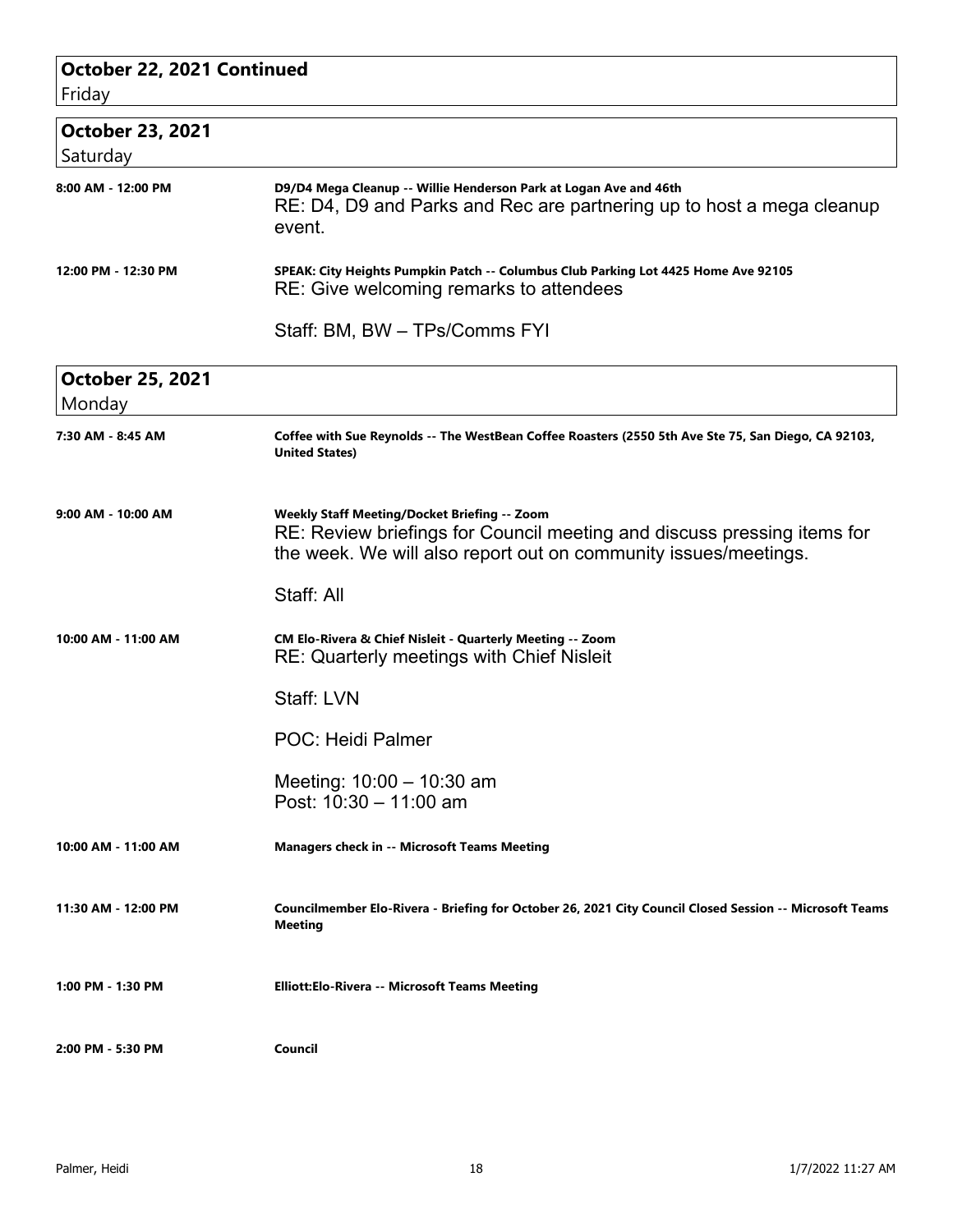| October 25, 2021 Continued<br>Monday |                                                                                                                                       |
|--------------------------------------|---------------------------------------------------------------------------------------------------------------------------------------|
| 4:30 PM - 5:00 PM                    | Bi-Weekly PO Check-in -- Microsoft Teams Meeting<br><b>RE: Discuss People's Ordinance</b>                                             |
|                                      | Staff: LVN, BD, MR                                                                                                                    |
| 5:00 PM - 5:30 PM                    | <b>Internal Meeting -- Microsoft Teams Meeting</b><br>RE: Prep for Housing is a Human Right meeting                                   |
|                                      | Staff: LVN, MR, MO, BW                                                                                                                |
| <b>October 26, 2021</b><br>Tuesday   |                                                                                                                                       |
| 9:00 AM - 9:30 AM                    | <b>MTS Taxicab Docket Briefing -- Microsoft Teams Meeting</b>                                                                         |
| 10:00 AM - 11:00 AM                  | Council -- Zoom                                                                                                                       |
| 10:00 AM - 11:00 AM                  | Workforce Partnership Policy Board Briefing - October -- Zoom                                                                         |
| 11:00 AM - 12:00 PM                  | <b>CLOSED SESSION -- Microsoft Teams Meeting</b>                                                                                      |
| 1:00 PM - 1:30 PM                    | <b>Internal Meeting -- Microsoft Teams Meeting</b><br>RE: Debrief on City Heights MAD meeting                                         |
| 2:00 PM - 6:00 PM                    | Council -- Zoom                                                                                                                       |
| 7:00 PM - 8:00 PM                    | SPEAK: Uptown Democratic Club -- Zoom<br>RE: Speak at their monthly meeting re People's Ordinance and a general<br>City Hall update   |
|                                      | Staff: BD                                                                                                                             |
|                                      | Attendees:<br><b>CM Sean Elo-Rivera</b><br><b>Uptown Democratic Club members</b><br><b>Islenair &amp; Hillcrest community members</b> |

| <b>October 27, 2021</b><br>Wednesday |                                                                                                                                  |                   |
|--------------------------------------|----------------------------------------------------------------------------------------------------------------------------------|-------------------|
| 8:45 AM - 9:30 AM                    | Press Conference w/ Mayor Todd Gloria -- Ocean Discovery Institute: 4255 Thorn Street<br><b>RE: CAP and Resilient SD release</b> |                   |
|                                      | Staff: BD, MR/BW - Comms FYI                                                                                                     |                   |
| Palmer, Heidi                        | 19                                                                                                                               | 1/7/2022 11:27 AM |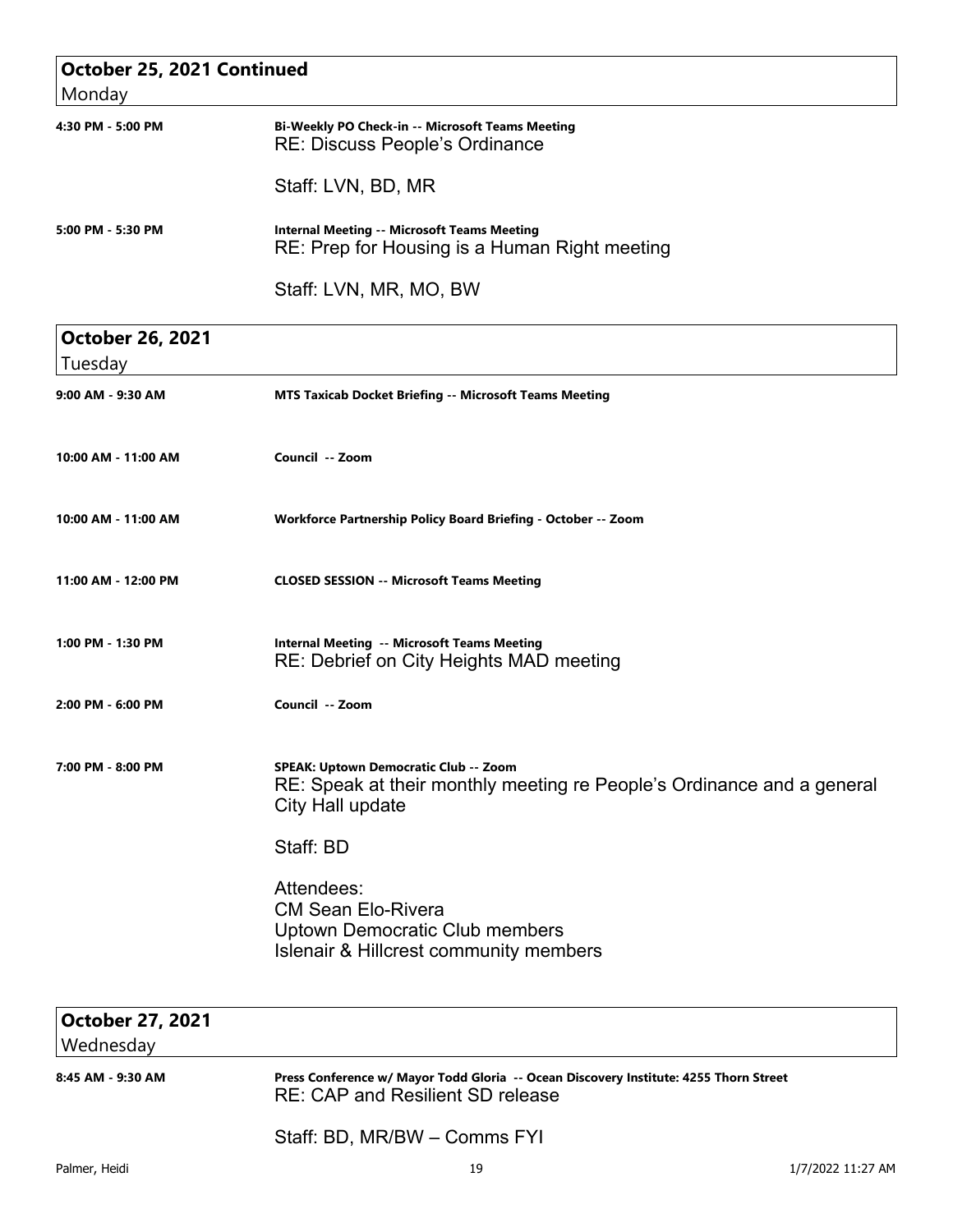| October 27, 2021 Continued |                                                                                                                                                                                                                                                                                                                                                                                |
|----------------------------|--------------------------------------------------------------------------------------------------------------------------------------------------------------------------------------------------------------------------------------------------------------------------------------------------------------------------------------------------------------------------------|
| Wednesday                  |                                                                                                                                                                                                                                                                                                                                                                                |
|                            | <b>POC: Courtney Pittam</b>                                                                                                                                                                                                                                                                                                                                                    |
| 10:00 AM - 12:00 PM        | <b>MTS Taxicab Administration Committee (TAC) -- Zoom</b>                                                                                                                                                                                                                                                                                                                      |
| 12:50 PM - 1:30 PM         | Jefferey Hayes -- Zoom<br>RE: Discuss getting physical improvements at Mountain View Park and<br>official name recognition for the park.                                                                                                                                                                                                                                       |
| 1:00 PM - 1:30 PM          | CD9 LU&H Briefing - Real Estate & Airport Management Items (Nov Meeting) -- Microsoft Teams Meeting                                                                                                                                                                                                                                                                            |
| 2:00 PM - 4:00 PM          | Housing is a Human Right Resolution Meeting -- Zoom<br><b>RE: Resolution</b>                                                                                                                                                                                                                                                                                                   |
|                            | Staff: LVN, MR, MO, BW                                                                                                                                                                                                                                                                                                                                                         |
|                            | Pre: $2:00 - 2:30$ pm<br>Meeting: $2:30 - 3:30$ pm<br>Post: $3:30 - 4:00$ pm                                                                                                                                                                                                                                                                                                   |
| 5:00 PM - 6:00 PM          | 30th Annual Planned Parenthood Stand Now! Party -- Virtual                                                                                                                                                                                                                                                                                                                     |
| 6:00 PM - 8:30 PM          | San Diego Port Tenants Association (SDPTA) Annual Dinner -- Intercontinental Hotel, 901 Bayfront CT.<br>92101<br>RE: 32nd Annual Dinner as the Port Tenants Celebrate this year's theme,<br>"1<br>Port for All". This is a well-respected event with guests whom include<br>regional community leaders, waterfront and related businesses and<br>elected/ appointed officials. |
| $Oth$ chor 20 2021         | Staff: BD                                                                                                                                                                                                                                                                                                                                                                      |

| <b>October 28, 2021</b><br>Thursday                                                                                                                                        |                                                                  |                   |
|----------------------------------------------------------------------------------------------------------------------------------------------------------------------------|------------------------------------------------------------------|-------------------|
| 8:30 AM - 9:30 AM                                                                                                                                                          | Coffee w/ CM Whitburn -- Westgate                                |                   |
| 9:30 AM - 10:00 AM                                                                                                                                                         | Workforce Partnership Docket Briefing -- Microsoft Teams Meeting |                   |
| 10:00 AM - 11:00 AM<br>SPEAK: Sierra Club QoL Committee -- Zoom<br>RE: People's Ordinance, Climate Action Plan Update and Climate Resilient<br>SD plan, Infill development |                                                                  |                   |
| Palmer, Heidi                                                                                                                                                              | 20                                                               | 1/7/2022 11:27 AM |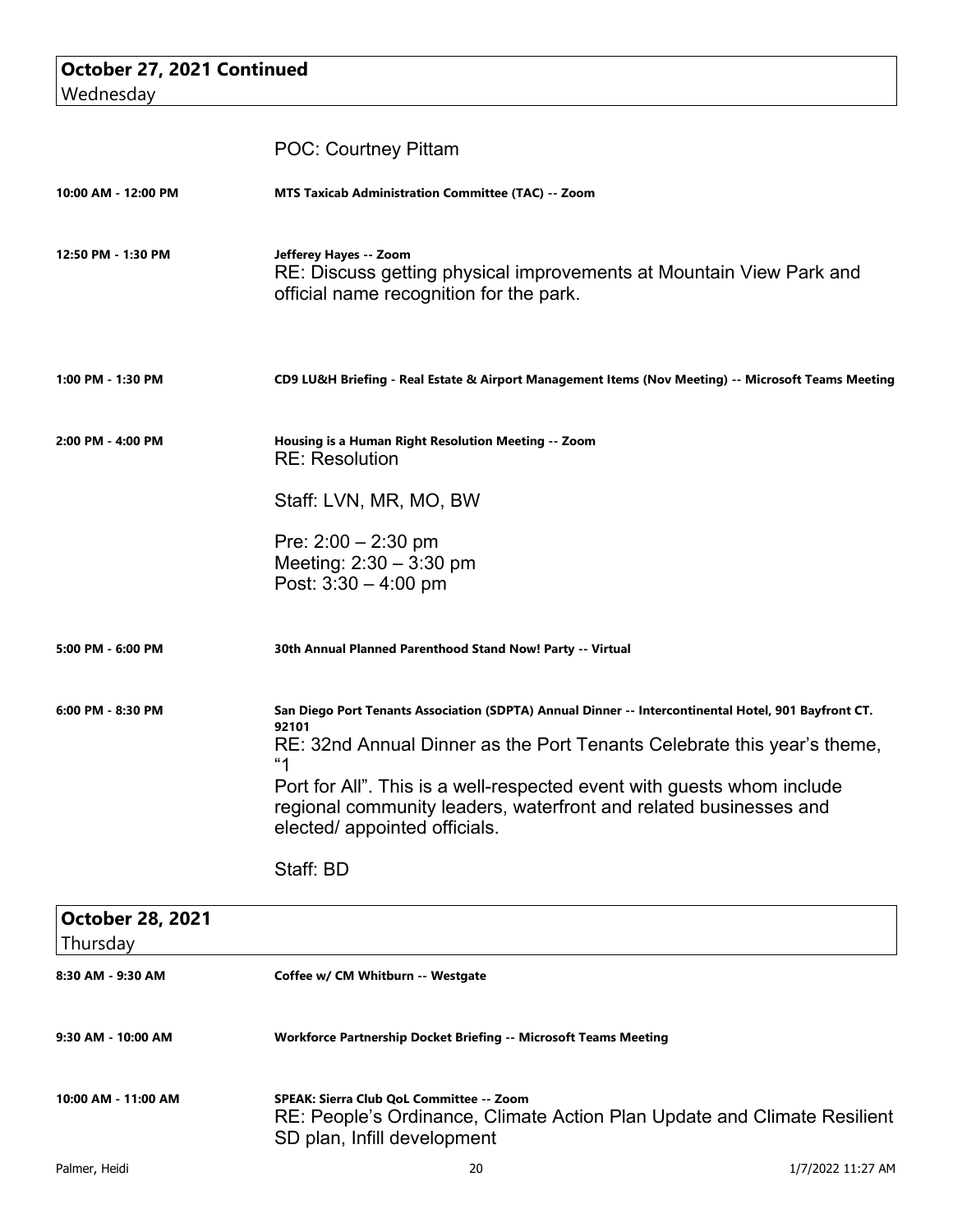| October 28, 2021 Continued |  |
|----------------------------|--|
| Thursday                   |  |

|                     | Staff: BD at event/TPs, BW/MR - Comms FYI                                                                                                                                                                                                                                                                                                                              |                   |
|---------------------|------------------------------------------------------------------------------------------------------------------------------------------------------------------------------------------------------------------------------------------------------------------------------------------------------------------------------------------------------------------------|-------------------|
| 11:00 AM - 11:30 AM | Monthly 1:1 CM Moreno -- via Phone                                                                                                                                                                                                                                                                                                                                     |                   |
| 11:30 AM - 12:00 PM | <b>Internal Meeting -- Microsoft Teams Meeting</b><br><b>RE: Tenant Protections</b>                                                                                                                                                                                                                                                                                    |                   |
| 12:15 PM - 1:15 PM  | <b>SDLRLA Lunch with our Bench -- Virtual</b><br>RE: Informal Brown Bag with Judge Patricia Garcia                                                                                                                                                                                                                                                                     |                   |
| 1:30 PM - 2:15 PM   | Tour: SDPOA Proposed Daycare Facility -- Police Plaza - 4020 Murphy Canyon Road, San Diego, CA 92123<br>RE: Tour the proposed daycare facility for PD                                                                                                                                                                                                                  |                   |
|                     | Staff: JN, BM -opt, MO- FYI                                                                                                                                                                                                                                                                                                                                            |                   |
|                     | Attendees:<br>Keelan McCullough, SDPOA Vice President<br>Anne Bosanac, SDPOA Emissary Relations<br>Jim Mackey, SDPOA former board member<br>Humberto Peraza, Edgewater Strategies                                                                                                                                                                                      |                   |
| 3:00 PM - 5:00 PM   | <b>AB1234 Ethics Training -- Online</b>                                                                                                                                                                                                                                                                                                                                |                   |
| 5:10 PM - 5:40 PM   | SPEAK: Youth v. Oil Civic Workshop Planning Event -- Zoom<br>RE: Youth v. Oil Campaign- a youth-led San Diego campaign dedicated to<br>phasing out oil extraction in the state of California is collaborating with<br>Youth Will to host a civic engagement workshop event to educate youth on<br>how to get more involved with the city. Presentation followed by Q&A |                   |
|                     | Staff: BD - TPs                                                                                                                                                                                                                                                                                                                                                        |                   |
|                     | POC: Keala Minna-Choe                                                                                                                                                                                                                                                                                                                                                  |                   |
| 6:00 PM - 8:00 PM   | BIA PAC Annual Event (5-8) -- Coasterra Harbor Float, 880 Harbor Island Drive<br>RE: Annual Building Industry Association Political Action Committee Event<br>with industry leaders and fellow members dedicated to advancing the<br>cause of housing throughout San Diego.                                                                                            |                   |
|                     | Staff: BW                                                                                                                                                                                                                                                                                                                                                              |                   |
|                     | <b>POC: Matt Adams</b>                                                                                                                                                                                                                                                                                                                                                 |                   |
| 6:30 PM - 7:00 PM   | SPEAK/PROC: Inaugural Equity Summit -- Zoom<br>RE: Present proclamation at opening of an Inaugural Equity Summit which<br>will honor Chancellor Emerita: Dr. Constance Caroll and acknowledge the<br>equity & diversity efforts of SD Miramar College to be presented to Dr. Wes<br>Lundburg, as the current President of Miramar.                                     |                   |
| Palmer, Heidi       | 21                                                                                                                                                                                                                                                                                                                                                                     | 1/7/2022 11:27 AM |